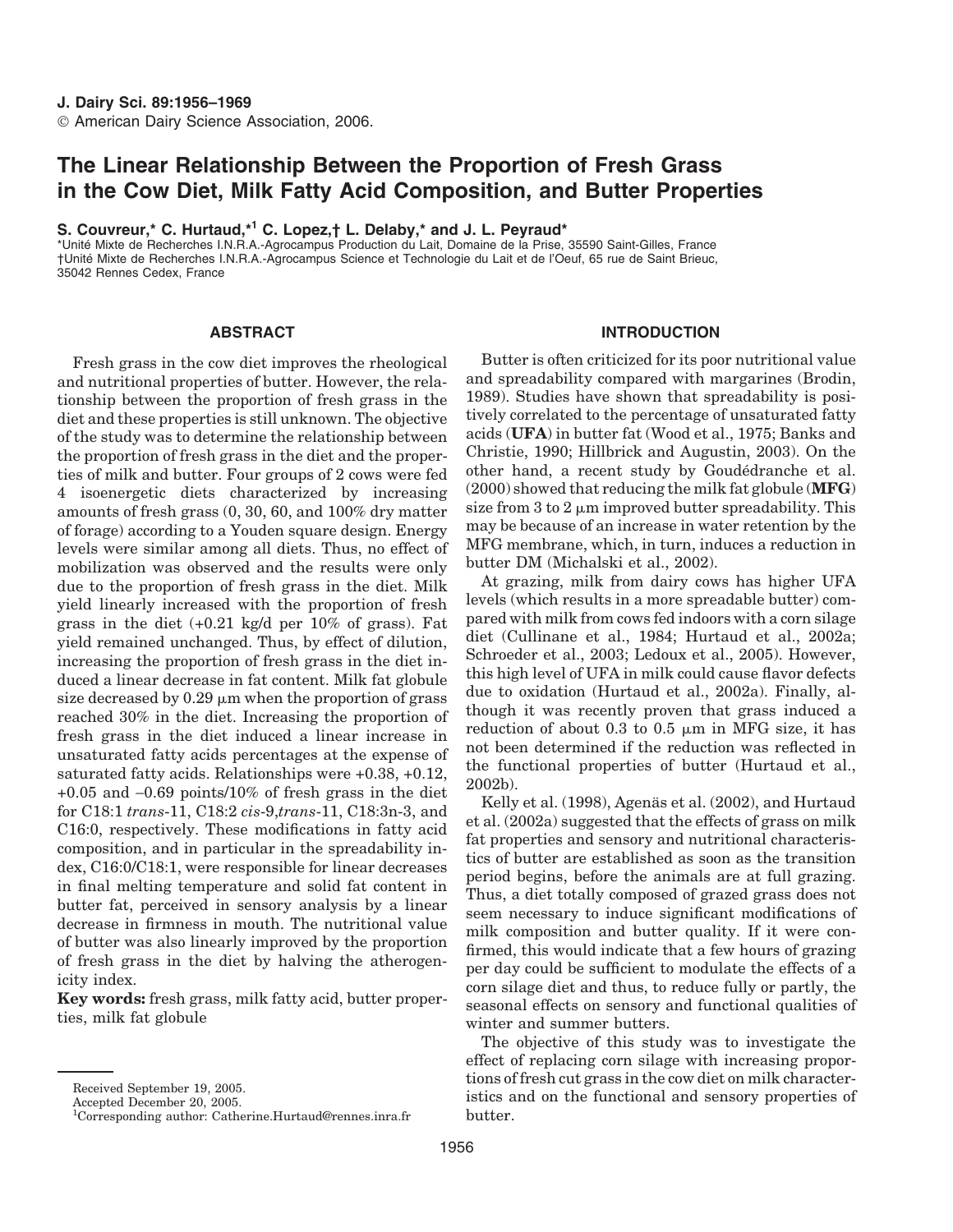|                               | Corn<br>silage | Grass <sup>1</sup> | Soybean | Cereal<br>concentrate <sup>2</sup> |
|-------------------------------|----------------|--------------------|---------|------------------------------------|
| DM, wt $\%$                   | 42.8           | $17.7 \pm 3.24$    | 89.7    | 90.5                               |
| NDF, g/kg of DM               | 370            | $492 \pm 24.6$     | 141     | 232                                |
| $CP$ , g/kg of DM             | 72             | $199 \pm 9.6$      | 480     | 118                                |
| PDIE, <sup>3</sup> g/kg of DM | 72             | $105 \pm 3.3$      | 239     | 98                                 |
| PDIN, <sup>4</sup> g/kg of DM | 44             | $125 \pm 5.9$      | 341     | 79                                 |
| $NEL$ , kg of DM              | 1.57           | $1.77 \pm 0.03$    | 2.02    | 1.84                               |
| Ether extract, g/kg of DM     | 32             | $38 \pm 1.7$       | 30      | 43                                 |
|                               |                |                    |         |                                    |

**Table 1.** Chemical composition of forages and supplements

<sup>1</sup>Average value of 4 grass samples (mean  $\pm$  SD; 1 per period).

2 Mixture of wheat (20% DM), barley (20% DM), corn (20% DM), beet pulp (20% DM), finest bran wheat (15% DM), beet molasses (3% DM), vegetable oil (1% DM), and salt (1% DM), completed by 250 g of 5-18-10 minerals (P-Ca-Mg).

3 PDIE = Digestible protein in the small intestine supplied by microbial protein from rumen-fermented OM (INRA, 1989)

4 PDIN = Digestible protein in the small intestine supplied by microbial protein from rumen-degraded OM (INRA, 1989)

# **MATERIALS AND METHODS**

## *Experimental Design*

The trial was conducted on 8 multiparous fistulated Holstein cows (4 groups of 2 cows). On average, animals were at 150 d in lactation (±19 d), produced 33.2 kg/d of milk  $(\pm 1.3 \text{ kg/d})$  characterized by 4.02% fat content (±0.49%) and 3.00% (±0.18%) protein content. During 4 experimental 2-wk periods (14 d) from April 28, 2003 to June 22, 2003, 4 treatments represented by 0 (**G0**), 30 (**G30**), 60 (**G60**), and 100% (**G100**) of fresh cut grass to replace corn silage were applied according to a Youden square. A Latin square design could not be applied because going from 0 to 100% of fresh cut grass in the diet (and vice versa) in a transition of only 1 wk was not feasible. Thus, G0 and G100 were applied to the same groups during 2 periods. One week of diet transition (7 d) and 1 wk of measurements (7 d) constituted each experimental period.

#### *Treatments and Feeding*

Based on chemical composition [NDF, CP, energy, digestible proteins in the intestine (**PDI**)] of forages and concentrates, offered diets were calculated to be as isoenergetic and isoproteic as possible (Table 1). Before commencement of the trial, cows were fed ad libitum a diet of 50:50 corn silage:fresh grass as forage and a 50:50 soybean:cereal concentrate as supplementation. Dry matter intakes were measured individually to establish the amounts of forage (grass or corn silage) and concentrates offered during the experiment. In all treatments, the fresh grass was from the same meadow, sown as a combination of perennial ryegrass and white clover in autumn 1998, but poor in white clover in 2003 (10 to 15% DM). The meadow was divided in 4 paddocks;

1 paddock was used per experimental period. Each paddock was mowed 21 d before the beginning of the experimental period to maintain the regrowth stage of fresh grass between 28 and 35 d during the weeks of measurements. After mowing, paddocks were fertilized with ammonium nitrate at a rate of 60 kg of N/ha. Treatments G0, G30, G60, and G100 were supplemented by 3 kg of a mixture composed of 3:0, 2:1, 1:2, and 0:3 soybean:cereal concentrate, respectively. Cereal concentrate was a mixture of wheat (20% DM), barley (20% DM), corn (20% DM), beet pulp (20% DM), finest bran wheat (15% DM), beet molasses (3% DM), vegetable oil (1% DM), and salt (1% DM). The diet was completed by 250 g of 5-18-10 minerals (P-Ca-Mg).

At each experimental week, 2 daily samples (50 g) of corn silage and the soybean and cereal concentrate were taken. They were pooled by period, and preserved at −20°C. Dry matter, total N, ether extract, and mineral contents were analyzed. Two daily samples (700 g) of fresh grass were taken in each experimental week, and dried at 80°C for 48 h to determine the DM content and to measure the total N, ether extract, and minerals. (Apper-Bossard et al., 2006).

Animals were weighed at the beginning and at the end of the trial. Forage and concentrate intakes were measured at each meal to evaluate feed intake, energy and protein balance.

# *Sampling Schedule and Procedure*

*Milk.* Cows were milked at 0700 and 1800 h during the trial. Milk yield was recorded at each milking using electronic flow meters (Metatron 21, Westfalia, Germany). Fat and protein contents were determined at each milking between d 8 and 13 by infrared analysis (Milkoscan, Foss Electric, Hillerød, Denmark).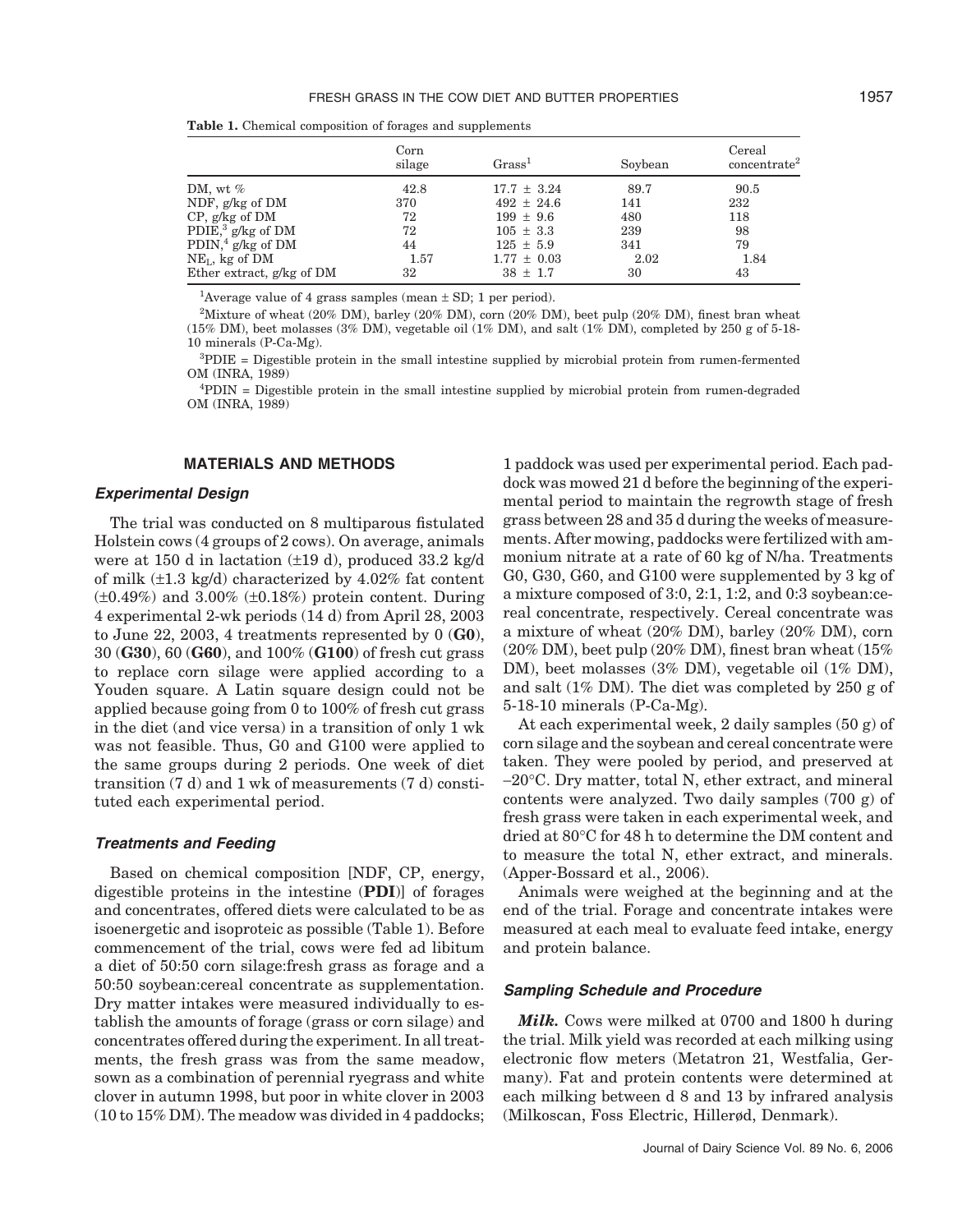*Physicochemical Properties of Milk Fat Globules.* A 1-L sample was taken individually at the evening and morning milkings on d 10. The 2 samples were pooled per cow according to milk production of the sampling day.

Fat globule size distribution was determined in milk and in cream used for the manufacture of butter by laser light scattering using a Mastersizer 2000 (Malvern Instruments, Malvern, UK) with 2 different wavelengths (He/Ne laser: 633 nm; electroluminescent diode: 466 nm). The obscuration rate for measurements was similar between samples, and fixed at 10%. Samples were measured by diluting with 35 m*M* EDTA/NaOH, pH 7.0, buffer (1:1 vol.), to dissociate casein micelles, then dispersing in a sample unit containing 100 mL of 0.1% (w/vol) SDS solution in purified water. The refractive indexes of MFG in water were 1.458 at 633 nm and 1.460 at 466 nm (Michalski et al., 2001). From the size distribution (in % vol), the diameter at the maximum of the distribution peak (mode), the average diameters  $d_{3,2} = \sum (N_i \times d_i^3) / \sum (N_i \times d_i^2)$ , and  $d_{4,3} =$  $\sum (N_i \times d_i^4)/\sum (N_i \times d_i^3)$ , and the specific area  $S = 6/(\rho \times d_i^3)$  $d_{3,2}$ ) were calculated by the Malvern software [where  $N_i$  is the number of fat globules in a size class I of diameter  $d_i$ , and  $\rho$  is the particle density (0.92 for milk fat)]. An estimation of the surface area of membrane synthesized daily was made by multiplying the specific surface area by the fat production.

Fatty acid (**FA**) composition was determined in milk stored at −20°C. The measurements were performed on 0.5 mL of milk. Lipids were extracted from milk with 0.5 mL of ethanol 96.2°/Hydro-chloric acid (4:1 vol) and 5 mL of n-hexane. After centrifugation, the supernatant was extracted and evaporated under nitrogen flux in warm water (<25°C). Extracted lipids were saponified with methanolic sodium hydroxide solution (0.5 *N* NaOH in 100 mL of methanol) at 70°C for 15 min. Fatty acids were methylated with 1 mL of boron trifluoride (20% vol in methanol) at 70°C for 10 min. Fatty acid methyl esters were extracted with n-hexane and analyzed by gas chromatography using a GIRA 1600 chromatograph (GIRA, Morlaas, France) with a split injector  $(1:10)$  at  $240^{\circ}$ C, and a bonded silica capillary column  $(120 \text{ m} \times 0.25 \text{ mm inner diameter}, BPX 7; SGE, Villen$ euve-St-Georges, France) with a stationary phase of 70% cyanopropylpolysilphenylene-siloxane (0.25-m film thickness). Helium was used as gas vector  $(10^5 \text{ Pa})$ . The column temperature program started at 60°C for 7 min, increasing at 7°C/min to 150°C, then increasing at 0.7°C/min to 210°C, and holding at 210°C for 10 min. The flame-ionization detector temperature was 260°C. Identification of FA methyl ester peaks was based upon retention times obtained for methyl esters prepared from FA standards. Fatty acid profiles were also established based on certified reference materials of anhydrous milk fat (CRM 164 no. 977, Community Bureau of Reference, Brussels, Belgium). After comparison of measured values and reference values for CRM 164, an error factor was calculated and applied to the measurement of short-chain FA levels (C4:0 to C14:0) of our samples.

*Butter Manufacture.* Butter was manufactured for each group during the 4 experimental periods using an experimental churn at the Centre d'Expérimentation et de Technologie Agro-Alimentaire (CETAA, Rennes, France). One cow from group 4 died during trial. Thus, milk from one cow was not sufficient for butter manufacture in periods 3 and 4 for group 4. Fourteen butters were manufactured during the study. For a manufacture, the amount of milk corresponding to 3 d of milking was stored at 4°C in individual tanks and then brought to CETAA. Milk was skimmed at 40°C using a cream separator (Elecrem 3, Elecrem, Chatillon, France). Cream was standardized at 350 g/kg of fat and pasteurized (80°C for 20 s). After pasteurization, cream was cooled as rapidly as possible at 4°C. The physical ripening was as follows: i) storage for about 5 h at 4°C, and ii) storage for 18 h at 15°C. Cream was inoculated with a starter at the beginning of the physical ripening to develop flavor, crystallize the fat, and reduce pH to a value of 5.2. Eight to 10 kg of cream were sampled, and then churned at 10°C in an experimental churn (Elba 30, Elecrem) until butter kernels formed. The buttermilk was separated from the butter kernels. Butter was washed twice with cold water (10°C) in the churn. Washed butter was worked in the churn into a homogeneous mass. Butter was packaged by hand with a spatula into 500-mL cream plastic cups (diameter: 10 cm, depth: 8 cm). Four cups were conserved at −20°C for fat extraction, FA composition, and thermal properties of butter fat; 10 cups were conserved at 4°C for rheological properties and sensory analysis.

*Physicochemical Properties of Butter.* Dry matter and fat content were measured on the samples conserved at −20°C according to the reference method (ISO, 1995; method no. EN ISO 3727). Dry matter was measured by recording the mass lost by a sample of butter of  $5 \pm 1$  g during drying in an oven at  $102 \pm 2^{\circ}$ C for 15 h. Fat was extracted from dry butter previously obtained using 60 mL of n-hexane. The extraction residue (nonfat DM) was dried at  $102 \pm 2$ °C until it reached a constant mass. Butter DM was calculated by dividing the difference between the original sample mass and water mass by the original sample mass. Butter fat content was calculated as follows: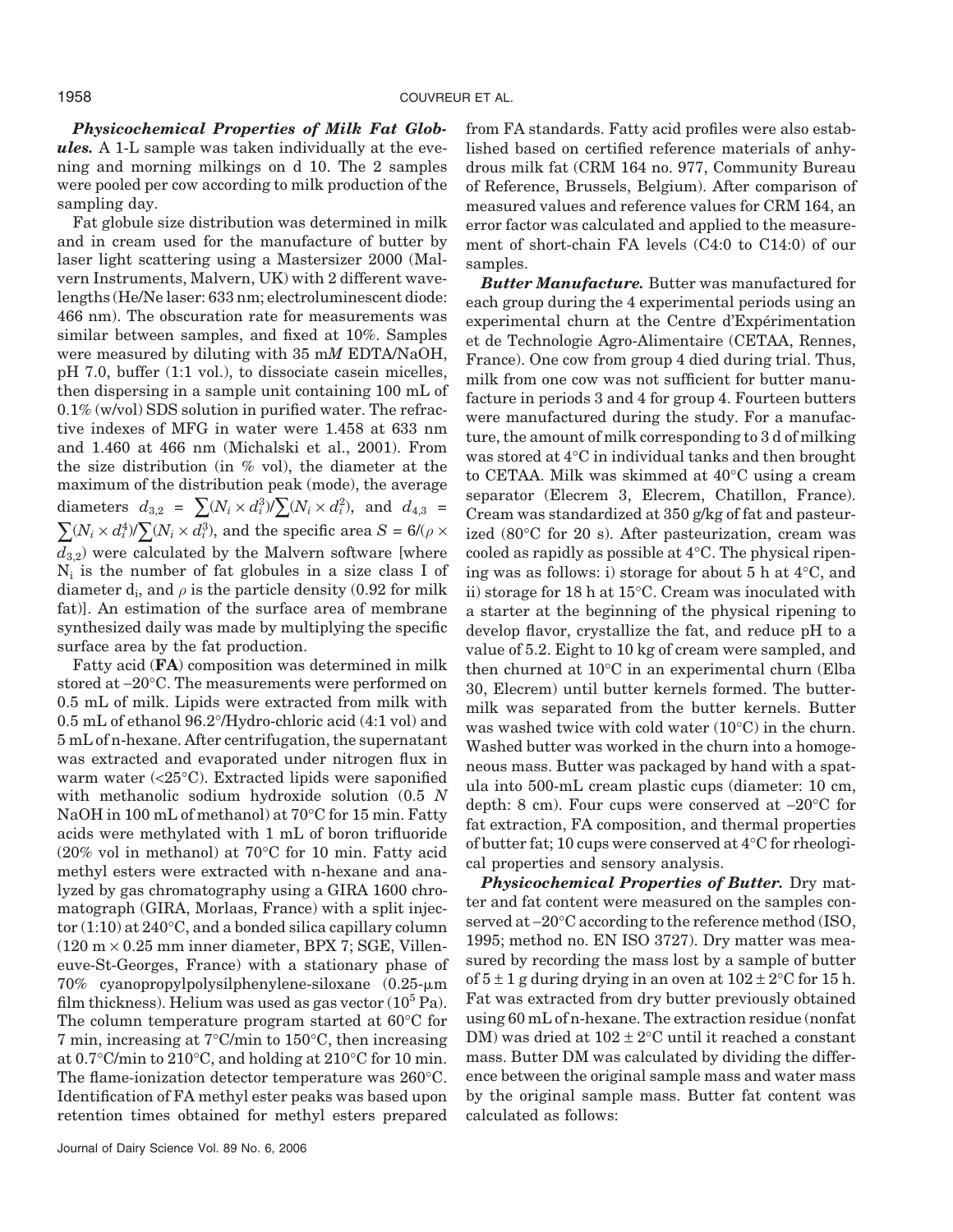$$
factortent = \frac{[m_{butter} - (m_{water} + m_{nonfat})]}{m_{butter}} \times 100.
$$

The cups of butter stored at −20°C were analyzed for FA composition by the same method as that used for milk samples.

Butter samples (one sample corresponds to a cup of butter) were tested for resistance to penetration using a universal testing machine (Instron, model 4501, Norwood, MA) with IX series software (Instron, Norwood, MA), equipped with a 1-kN load cell and a 90° cone in a room maintained at 18°C. Measurements were taken on 3 samples of butter conserved at 4°C during 15 d. The butters were taken out of the cooler (at 4°C) just before measurement. One measurement per sample was performed. The sample was taken out of the cup for measurement to avoid measuring resistance to penetration related to the resistance of the cup. The 90° cone sank into the samples at 15 mm/min until 18 mm of penetration (26% penetration of the total depth of the sample). The rheological parameters were the forces (N) measured at 5, 10, and 18 mm of penetration.

The melting and cooling properties of butter fat were examined by differential scanning calorimetry (**DSC**) using a TA Q1000 calorimeter (TA Instruments, Saint Quentin en Yvelines, France). Calibration was carried out using indium (melting temperature = 156.5985°C,  $\Delta H$  melting = 28.57 ± 0.17 J/g; TA Instruments). Anhydrous butter fat was extracted from 0.5 g of butter stored at −20°C using the following procedure. Approximately 20 mL of hexane:isopropanol (3:2 vol:vol) mix was added to the butter. The mixture was vortexed and centrifuged for 10 min at 1,200 rpm. The upper organic phase was separated and added to a second organic phase obtained by a second extraction of the lower phase using 7 mL of hexane, and the solvent was evaporated from the pooled fraction under vacuum until it reached a constant weight. About 4 to 6 mg of butter fat was weighed into a hermetic aluminum  $50 - \mu L$  pan (Waters S.A., Saint Quentin en Yvelines, France). An empty hermetic aluminum pan was used as reference. Measurements were performed in triplicate for each butter fat. The samples were heated at 60°C for 5 min, cooled at 2°C/min from 60 to −40°C, and then heated at 2°C/min from −40 to 60°C. Low melting fraction (**LMF**), medium melting fraction (**MMF**), and final melting (**T offset**) temperatures were measured from melting profiles. The temperature of the beginning of crystallization (**T onset**) and of each peak was measured from cooling profiles. The solid fat content profile of butter fat was determined by calculating the cumulative area under the melting curve between −40 and +60°C.

For sensory analysis, 5 cups of butter per manufactured butter (n =  $5 \times 14$ ) stored at 4<sup>o</sup>C were sent to Ecole Nationale d'Industrie Laitière et des Industries Agroalimentaires (Surgères, France) by refrigerated transport (4°C) 2 wk after manufacture. Butters were subjected to the sensory analysis panel composed of 10 trained panelists. In single sessions, each panel member had to evaluate spreadability at 4°C, odor (total intensity, rancid, cream, milk, grass, hay, and hazelnut), flavor (total intensity, rancid, acidity, bitterness, cream, milk, grass, hazelnut, and metal), firmness and melting in the mouth giving a score between 0 and 10 (the more intense the criteria was, the greater the score). Spreadability consisted in scoring the ease to spread with a knife a homogeneous sample of butter at 4°C on a rusk.

#### *Statistical Analyses*

Milk performance and intakes were determined using averaged data for the last 7 d of each period. Data were analyzed using the GLM procedure of SAS (SAS Institute, 1990) according to the following statistical model:

$$
Y_{ijk} = \mu + C_i + D_j + P_k + e_{ijk}
$$

where  $Y_{ijk}$  = variable studied during the trial;  $\mu$  = the overall mean of the population;  $C_i$  = the effect due to the cow i for individual parameters or effect due to the group for group parameters;  $D_j$  = the effect due to the treatment j (G0, G30, G60, G100);  $P_k$  = the effect due to the period k; and  $e_{ijk}$  = error associated with each  $Y_{ijk}$ .

The linear, quadratic, and cubic effects of treatments were analyzed by orthogonal contrasts. Results were expressed as least squares means with standards of the means. The significance threshold was set at  $P \leq 0.05$ and the trend at  $P \leq 0.10$ .

## **RESULTS**

#### *Intake and Milk Production*

Total intakes, energy, and PDI intakes were similar irrespective of the proportion of fresh grass in the diet (Table 2). Grass intake represented, as expected, 0, 33, 63, and 100% of forage intake for G0, G30, G60, and G100, respectively. Energy and PDI balances were not affected by treatment.

Milk yield increased linearly as the proportion of fresh grass in the diet increased (+0.21 kg/d per 10% of grass in the diet; Table 3).Curvilinear increases in milk protein yield and in protein content were observed. These increases were significant between G0 and G30  $(+85 \text{ g/d}$  and  $+0.17\%$  for protein yield and protein content, respectively). Milk fat yield was not modified by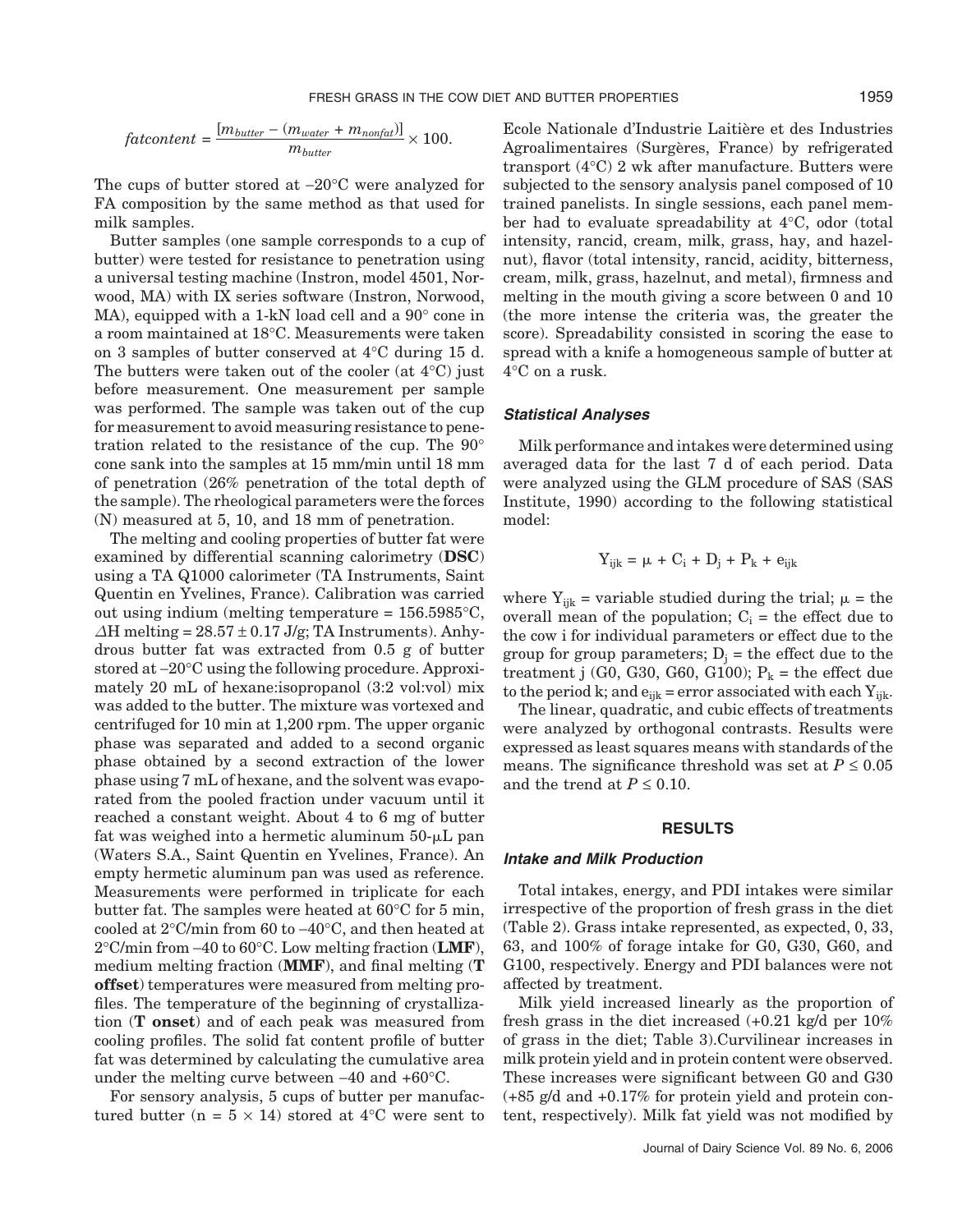|                                   | Diet <sup>1</sup> |                 |       |                  |                  |           | Effect <sup>3</sup> |           |
|-----------------------------------|-------------------|-----------------|-------|------------------|------------------|-----------|---------------------|-----------|
|                                   | G <sub>0</sub>    | G <sub>30</sub> | G60   | G <sub>100</sub> | RSD <sup>2</sup> | L         | $\bf Q$             | C         |
| Intake                            |                   |                 |       |                  |                  |           |                     |           |
| Total, kg/d of DM                 | 18.6              | 18.0            | 18.6  | 18.1             | 0.82             | NS        | NS                  | <b>NS</b> |
| Corn silage, kg/d of DM           | 15.4              | 10.0            | 5.6   | $\Omega$         | 1.04             | ***       | <b>NS</b>           | <b>NS</b> |
| Grass, kg/d of DM                 | $\mathbf{0}$      | 4.7             | 9.7   | 14.9             | 0.79             | ***       | NS                  | <b>NS</b> |
| Soybean, kg/d of DM               | 2.9               | 2.0             | 1.0   | 0.0              | 0.01             | ***       | ***                 | ***       |
| Concentrate, kg/d of DM           | 0.0               | 1.0             | 2.0   | 2.9              | 0.01             | ***       | ***                 | ***       |
| 5-18-10 minerals, kg/d of DM      | 0.3               | 0.3             | 0.3   | 0.3              |                  |           |                     |           |
| Energy, NEL/d                     | 30.0              | 29.6            | 31.1  | 30.8             | 1.30             | NS        | NS                  | <b>NS</b> |
| P DIE <sup>4</sup> g/d            | 1,790             | 1,790           | 1.855 | 1.846            | 71.3             | NS        | NS                  | <b>NS</b> |
| $PDIN,$ <sup>5</sup> g/d          | 1.645             | 1,790           | 1,958 | 2,092            | 90.3             | ***       | <b>NS</b>           | <b>NS</b> |
| <b>Balances</b>                   |                   |                 |       |                  |                  |           |                     |           |
| Energy, $NE_I/d$                  | 2.6               | 1.0             | 2.6   | 2.4              | 1.18             | <b>NS</b> | NS                  | *         |
| PDI <sub>1</sub> <sup>6</sup> g/d | 121               | 129             | 162   | 163              | 51.1             | NS        | NS                  | <b>NS</b> |

**Table 2.** Relationship between the proportion of fresh grass in the diet in replacement of corn silage and intake and balances

2 RSD = Residual standard deviation of the ANOVA.

 ${}^{3}$ Linear (L), quadratic (Q), and cubic (C) effects.

4 PDIE = Digestible protein in the small intestine supplied by microbial protein from rumen-fermented OM (INRA, 1989).

<sup>5</sup>PDIN = Digestible protein in the small intestine supplied by microbial protein from rumen-degraded OM (INRA, 1989).

6 Difference between the digestible proteins in the intestine (PDI) intakes and the PDI requirements. †*P* ≤ 0.1; \**P* ≤ 0.05; \*\**P* ≤ 0.01; \*\*\**P* ≤ 0.001.

diet but milk fat content tended to decrease linearly between G0 and G100.

## *Structural and Chemical Properties of Milk Fat*

A threshold value of the mode was attained with the G30 diet, compared with the G0 diet, and the response to the proportion of fresh grass tended to be quadratic  $(-0.31 \mu m$  from 30% of grass in the diet,  $P = 0.072$ ; Table 3). Grass tended to induce a quadratic reduction in MFG average diameters, and a quadratic increase in the specific area of fat globule membrane surface, and in the surface of membrane synthesized daily (Table 3).

Correlations between FA contents in milk and in butter were significant and higher than 0.8, except for a few fatty acids (C14:1, C20:0, and C22:0) for which correlations were significant but lower than 0.8. Consequently, we have chosen to only present results for milk fat composition. Almost all the FA had a significant linear evolution with the proportion of fresh grass in the diet (Table 4).

Grass induced a linear increase in mono- and polyunsaturated fatty acid percentages at the expense of saturated fatty acid (**SFA**) percentage. The greatest percentage decrease was seen for C16:0 when the proportion of fresh grass in the diet increased (−6.9 points between G0 and G100). Short-chain even SFA (C4:0 to

C14:0) also decreased linearly but not to the same extent as C16:0. Percentages of odd SFA (C11:0 to C17:0) increased linearly with the proportion of fresh grass in the diet.

Among monounsaturated fatty acid (**MUFA**), the proportion of C18:1 *trans*-11 greatly increased from 0.85 to 4.20%; C18:1 *cis*-9 (+*trans*-13) was generally not modified by diet. Grass induced a linear increase in others *trans* MUFA (C18:1 *trans*-6, *trans*-7, *trans*-8, and *trans*-15), except C18:1 *trans*-9 and *trans*-10. Grass induced a linear increase in *cis* MUFA (C18:1 *cis*-13 and *cis*-15). Monounsaturated FA with less than 18 carbons (C10:1, C14:1 *cis*-9, and C16:1 *cis*-9) decreased linearly or tended to decrease linearly with the proportion of fresh grass in the diet, except for C16:1 *cis*-7.

Between G0 and G100, polyunsaturated fatty acid (**PUFA**) percentages increased linearly because of the increase in C18:2 n-6 *trans trans* from 0.25 to 0.61%, C18:2 *cis*-9,*trans*-11 from 0.48 to 1.65%, and C18:3n-3 from 0.22 to 0.70%. On the other hand, C18:2 n-6 *cis cis* tended to decrease linearly. Very long chain PUFA (C20 and C22) were not modified by treatments.

The C18:1/C18:0 ratio increased linearly with the proportion of fresh grass in the diet, whereas C16:1/ C16:0 and C14:1/C14:0 ratios were not modified by treatments. Atherogenicity index (Ulbricht and Southgate, 1991) decreased linearly. The spreadability index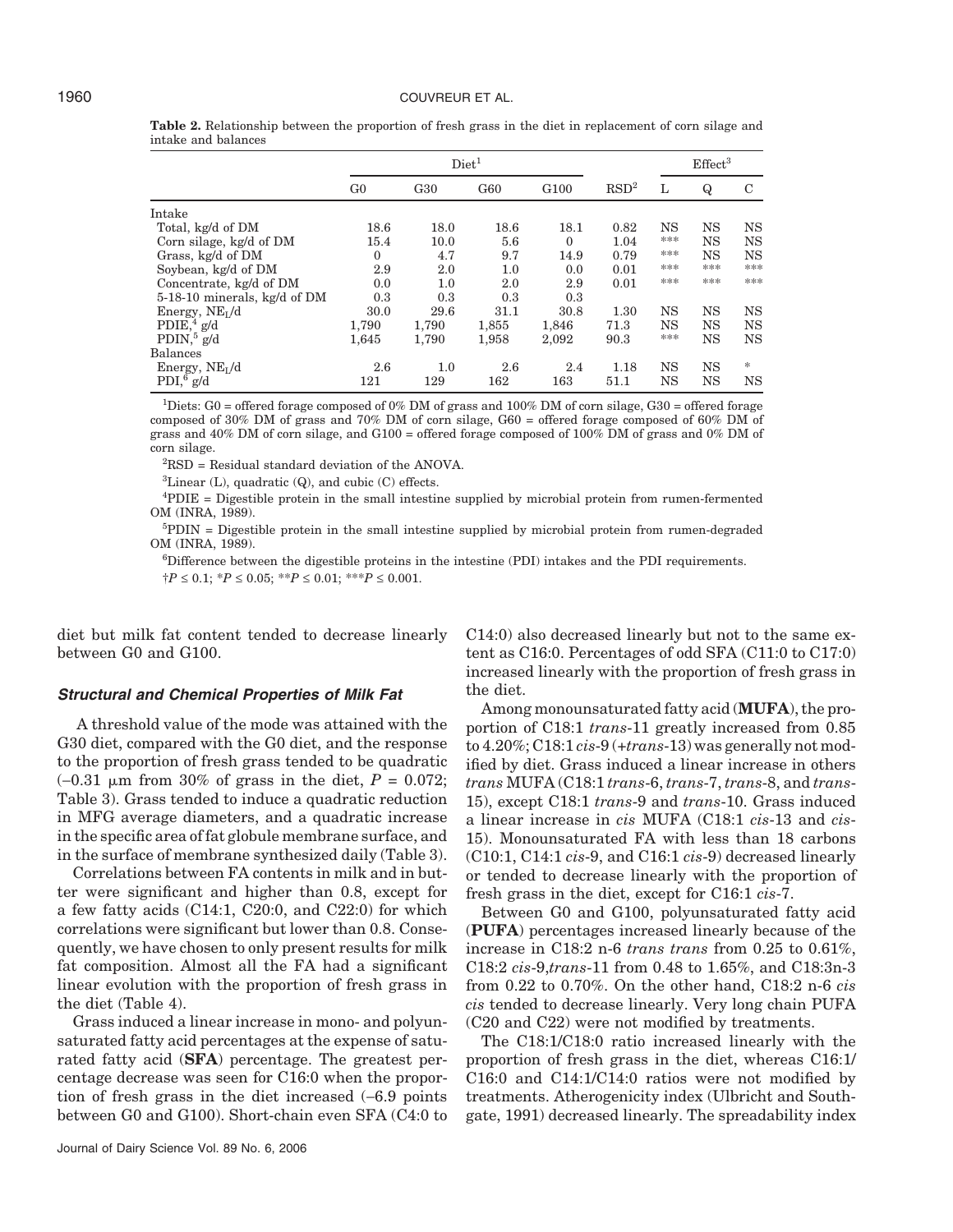|                                                      |                |                 |       | Effect <sup>3</sup> |                  |     |             |           |
|------------------------------------------------------|----------------|-----------------|-------|---------------------|------------------|-----|-------------|-----------|
|                                                      | G <sub>0</sub> | G <sub>30</sub> | G60   | G <sub>100</sub>    | RSD <sup>2</sup> | L   | $\mathbf Q$ | C         |
| Yield, kg/d                                          |                |                 |       |                     |                  |     |             |           |
| Milk                                                 | 23.7           | 24.8            | 26.1  | 25.8                | 1.75             | *   | NS          | <b>NS</b> |
| Fat                                                  | 0.99           | 1.03            | 1.03  | 1.01                | 0.094            | NS  | NS          | <b>NS</b> |
| Protein                                              | 0.71           | 0.79            | 0.81  | 0.81                | 0.050            | *** | *.          | <b>NS</b> |
| Content, %                                           |                |                 |       |                     |                  |     |             |           |
| Fat                                                  | 4.28           | 4.39            | 4.09  | 4.01                | 0.319            | ÷   | NS          | <b>NS</b> |
| Protein                                              | 3.11           | 3.28            | 3.22  | 3.23                | 0.100            | ÷   | *           | ÷         |
| Fat globule size <sup>4</sup>                        |                |                 |       |                     |                  |     |             |           |
| Mode, $\mu$ m                                        | 4.03           | 3.72            | 3.77  | 3.77                | 0.218            | ÷   | ÷           | <b>NS</b> |
| $d_{4,3}$ , $\mu$ m                                  | 4.14           | 3.85            | 3.91  | 3.91                | 0.220            | NS  | ÷           | <b>NS</b> |
| $d_{3,2}$ , $\mu$ m                                  | 3.50           | 3.28            | 3.31  | 3.31                | 0.174            | NS  | ÷           | <b>NS</b> |
| Specific area, <sup>5</sup> m <sup>2</sup> /g of fat | 1.87           | 2.00            | 1.99  | 1.98                | 0.102            | NS  | ÷           | <b>NS</b> |
| Membrane yield, $m^2/d$                              | 1,844          | 2,051           | 2,053 | 2,015               | 197.4            | NS  | NS          | <b>NS</b> |

**Table 3.** Relationship between the proportion of fresh grass in the diet in replacement of corn silage and milk, fat and protein yields, fat and protein contents and milk fat globule size

2 RSD = Residual standard deviation of the ANOVA.

 ${}^{3}$ Linear (L), quadratic (Q), and cubic (C) effects.

<sup>4</sup>Milk fat globule (MFG) diameter for which distribution attains a peak;  $d_{4,3}$  = Sauter diameter;  $d_{3,2}$  = volume-weighted diameter.

5 Specific area of MFG membrane.

†*P* ≤ 0.1; \**P* ≤ 0.05; \*\**P* ≤ 0.01; \*\*\**P* ≤ 0.001.

(ratio of the major SFA C16:0 on the sum of C18:1 fatty acids) also decreased between G0 and G100 from 1.41 to 0.86.

## *Physicochemical Properties of Butter and Butter Fat*

Dry matter and fat contents of butter were not significantly modified by diet, despite an increase of 29 g/ kg in DM and a decrease of 28 g/kg in fat content between G0 and G100 diets (Table 5).

Among treatments, the response to diet was similar at 5 and 10 mm of penetration. At 18 mm of penetration, forces for G0 and G60 were similar, weaker than G30, and stronger than G100. Forces tended to decrease between G30 and G100 inducing a quadratic relation between the proportion of fresh grass in the diet and butter hardness (Table 5).

Crystallization of butter fats began at similar T onset temperatures irrespective of the treatment applied (Figure 1 and Table 6). Cooling profiles were characterized by 2 exothermic peaks (i.e., crystallization peaks). The first peak, between 12 and 18°C, was the minor peak in energy (above all for G0). The second peak recorded on cooling was the major peak in energy. There was a linear shift of the curve toward the lower temperatures when the proportion of fresh grass in the diet increased (Figure 1 and Table 6). The increasing part of the second peak was not different between all anhydrous butter fats. It seemed that cooling enthalpy decreased as the proportion of fresh grass in the diet increased.

Melting profiles (Figure 2) were characterized by 3 endothermic peaks (i.e., melting peaks): one between −30 and 7°C (LMF), one between 7 and 26°C (MMF), and one between 26 and 45°C (high melting point fraction, **HMF**). In energy, these peaks could be classified thus:  $MMF > HMF > LMF$ . In regard to Figures 1 and 2, the effect of grass feeding on melting profiles was not as great as for cooling profiles. Between G0 and G100, the T offset tended to decrease linearly (Table 6). The LMF peak was similar for all treatments although enthalpy of fusion seemed to be higher for G0. There was a linear shift toward the lower temperatures of the MMF and HMF peaks when the proportion of fresh grass in the diet increased (Figure 2 and Table 6). The enthalpy of melting for the MMF peak seemed to decrease as the proportion of fresh grass in the diet increased.

Except at 4°C, solid fat content in anhydrous butter fat decreased curvilinearly when the proportion of fresh grass in the diet increased (Table 6). Treatments G0 and G60 were characterized by similar solid fat contents irrespective of temperature. Between G30 and G100, solid fat content seemed to decrease linearly with the proportion of fresh grass in the diet.

Panelists did not find any difference of spreadability between diets. Melting score increased and firmness in mouth decreased once the proportion of fresh grass in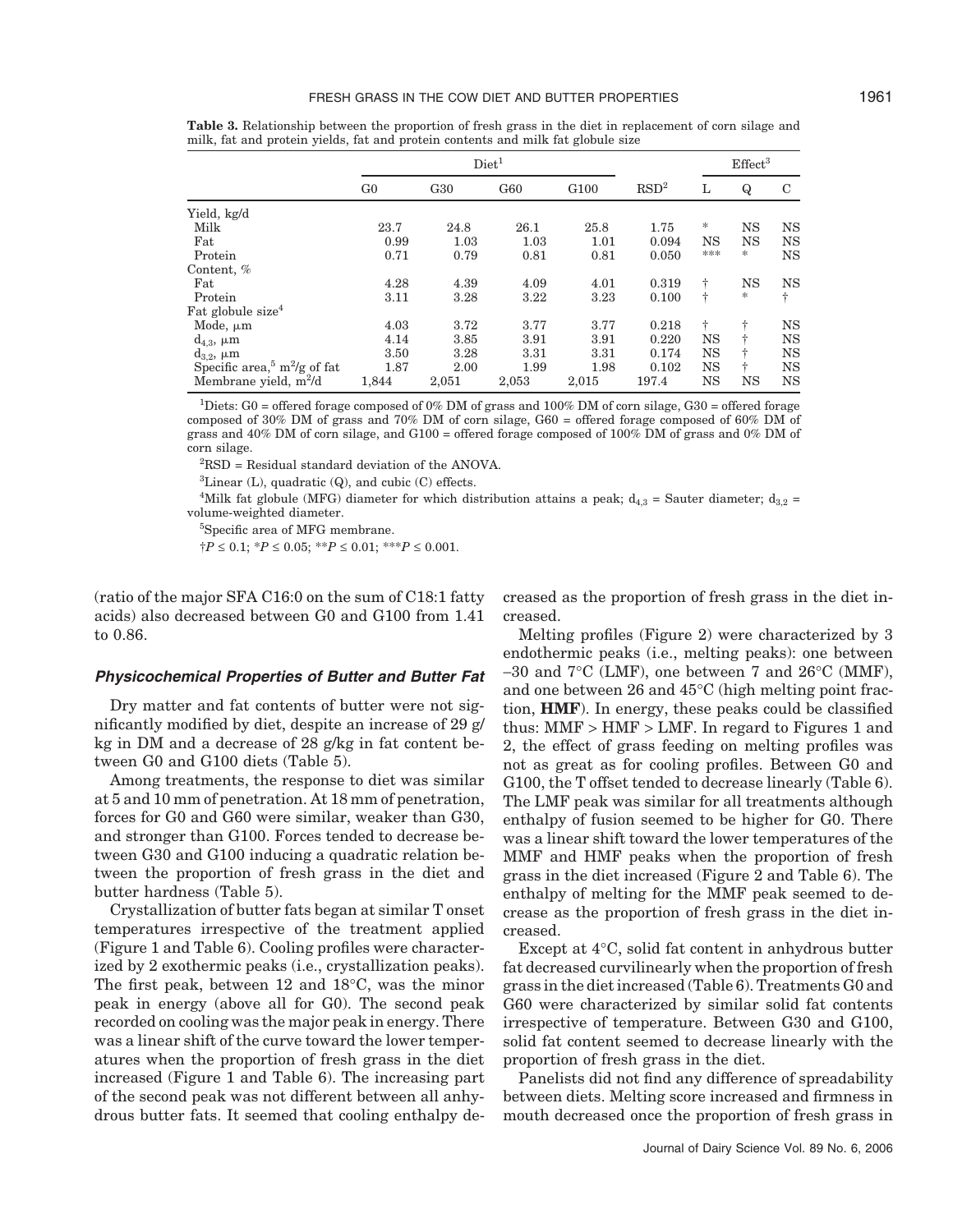|                                     |  |  | <b>Table 4.</b> Relationship between the proportion of fresh grass in the diet in replacement of corn silage and |  |  |
|-------------------------------------|--|--|------------------------------------------------------------------------------------------------------------------|--|--|
| milk fatty acid composition in milk |  |  |                                                                                                                  |  |  |

|                                         |                |                 | Diet <sup>1</sup> |                  |                  | Effect <sup>3</sup> |                   |                 |
|-----------------------------------------|----------------|-----------------|-------------------|------------------|------------------|---------------------|-------------------|-----------------|
| Fatty acid (FA), g/100 g<br>of total FA | G <sub>0</sub> | G <sub>30</sub> | G60               | G <sub>100</sub> | RSD <sup>2</sup> | L                   | Q                 | С               |
| C4:0                                    | 4.3            | 3.8             | 3.9               | 3.9              | 0.26             | $\ast$              | $\ast$            | <b>NS</b>       |
| C6:0                                    | 2.5            | 2.3             | 2.4               | $2.2\,$          | 0.10             | ***                 | NS                | *               |
| C8:0                                    | 1.5            | 1.4             | 1.5               | 1.3              | 0.09             | $\dagger$           | NS                | Ť               |
| C10:0                                   | 3.3            | 3.4             | 3.5               | 3.1              | 0.27             | NS                  | *                 | <b>NS</b>       |
| C10:1                                   | 0.27           | 0.26            | 0.26              | 0.24             | 0.023            | Ť                   | NS                | NS              |
| C11:0                                   | 0.03           | 0.05            | 0.07              | 0.05             | 0.019            | Ť                   | *                 | NS              |
| C12:0                                   | 3.7            | 3.8             | 3.9               | 3.4              | 0.32             | <b>NS</b>           | *                 | <b>NS</b>       |
| C13:0                                   | 0.09           | 0.12            | 0.12              | 0.14             | 0.028            | *                   | <b>NS</b>         | <b>NS</b>       |
| C <sub>14:0</sub>                       | 11.7           | 11.6            | 11.8              | 10.8             | 0.43             | $\ast$              | *                 | NS              |
| C14:0 anteiso                           | 0.12           | 0.09            | 0.09              | 0.11             | 0.026            | NS                  | *                 | <b>NS</b>       |
| $C14:1 \; cis - 9$                      | 0.87           | 0.86            | 0.89              | 0.83             | 0.081            | NS                  | NS                | NS              |
| C <sub>15:0</sub>                       | 0.77           | 0.99            | 1.10              | 1.30             | 0.109            | ***<br>***          | NS                | NS              |
| $C15:0$ iso                             | 0.26           | 0.28            | 0.31              | 0.35             | 0.031            | ***                 | NS                | NS              |
| $C15:0$ anteiso                         | 0.45           | 0.49            | 0.58              | 0.66             | 0.042            | ***                 | NS                | NS              |
| C16:0                                   | 31.0           | 28.4            | 26.8              | 24.1             | 1.85             |                     | NS                | NS              |
| $C16:0$ iso                             | 0.31           | 0.26            | 0.25              | 0.26             | 0.048            | Ť<br>**             | NS<br><b>NS</b>   | NS<br><b>NS</b> |
| $C16:1$ cis-9                           | 1.73<br>0.19   | 1.61            | 1.54              | 1.46             | 0.134            | *                   |                   | <b>NS</b>       |
| $C16:1 cis-7$                           |                | 0.20            | 0.20              | 0.22             | 0.024            | ***                 | NS<br><b>NS</b>   |                 |
| C17:0<br>$C17:0$ iso                    | 0.46<br>0.37   | 0.52<br>0.45    | 0.55<br>0.48      | 0.64<br>0.57     | 0.035<br>0.043   | ***                 | NS                | NS<br>NS        |
| $C17:0$ anteiso                         | 0.42           | 0.43            | 0.46              | 0.46             | 0.021            | **                  | NS                | NS              |
| C <sub>18:0</sub>                       | 10.3           | 11.1            | 10.5              | 11.2             | 0.97             | NS                  | NS                | Ť.              |
| $C18:1 cis-15$                          | 0.22           | 0.35            | 0.41              | 0.56             | 0.146            | **                  | NS                | <b>NS</b>       |
| $C18:1$ trans-15                        | 0.14           | 0.26            | 0.24              | 0.34             | 0.102            | **                  | NS                | NS              |
| C18:1 cis-13                            | 0.08           | 0.12            | 0.17              | 0.20             | 0.030            | ***                 | NS                | NS              |
| $C18:1 cis-11$                          | 0.51           | 0.48            | 0.48              | 0.44             | 0.073            | NS                  | <b>NS</b>         | NS              |
| $C18:1$ trans-11                        | 0.85           | 1.45            | 3.12              | 4.70             | 0.768            | ***                 | ÷                 | <b>NS</b>       |
| $C18:1$ trans-10                        | 0.79           | 0.59            | 0.54              | 0.27             | 0.216            | **                  | <b>NS</b>         | <b>NS</b>       |
| $C18:1$ trans-9                         | 0.31           | 0.25            | 0.07              | 0.07             | 0.160            | **                  | <b>NS</b>         | <b>NS</b>       |
| $C18:1 cis - 9 + trans - 13$            | 19.4           | 20.4            | 19.4              | 21.1             | 1.26             | $\dagger$           | NS                | $\ast$          |
| $C18:1$ trans- $6 + trans-7 + trans-8$  | 0.29           | 0.35            | 0.49              | 0.47             | 0.164            | ∗                   | NS                | <b>NS</b>       |
| $C18:2 n-6 cis cis$                     | 1.55           | 1.33            | 1.35              | 1.26             | 0.271            | NS                  | NS                | NS              |
| $C18:2$ n-6 trans trans                 | 0.25           | 0.40            | 0.49              | 0.61             | 0.074            | ***                 | <b>NS</b>         | NS              |
| $C18:2$ CLA cis-9, trans-11             | 0.48           | 0.54            | 1.21              | 1.65             | 0.216            | ***                 | *                 | $\frac{1}{2}$   |
| $C18:3n-3$                              | 0.22           | 0.40            | 0.56              | 0.70             | 0.043            | ***                 | NS                | NS              |
| C20:0                                   | 0.14           | 0.16            | 0.04              | 0.02             | 0.054            | ***                 | <b>NS</b>         | $\frac{1}{2}$   |
| $C20:3n-6$                              | 0.10           | 0.11            | 0.09              | 0.12             | 0.068            | NS                  | <b>NS</b>         | <b>NS</b>       |
| $C20:4n-6$                              | 0.10           | 0.10            | 0.10              | 0.10             | 0.027            | NS                  | NS                | <b>NS</b>       |
| C22:0                                   | 0.026          | 0.031           | 0.033             | 0.058            | 0.0341           | NS                  | NS                | NS              |
| $C22:5 n-3$                             | 0.067          | 0.029           | 0.036             | 0.026            | 0.0315           | ÷                   | NS                | NS              |
| $C22:5n-6$                              | 0.012          | 0.013           | 0.006             | 0.036            | 0.0223           | NS                  | Ť                 | NS              |
| Short-chain FA (C4 to C14)              | 28.4           | 27.9            | 28.5              | 26.2             | 1.16             | *<br>***            | ÷                 | *               |
| Medium-chain FA (C15 to C17)            | 36.0           | 33.6            | 32.3              | 30.1             | 1.70             | ***                 | <b>NS</b>         | <b>NS</b>       |
| Long-chain $FA$ (C18 to C22)            | 36.1           | 38.8            | 39.6              | 44.1             | 2.19             | ***                 | <b>NS</b>         | NS              |
| Saturated FA                            | 71.8           | 69.8            | 68.4              | 64.7             | 1.50             | ***                 | NS<br>$_{\rm NS}$ | NS<br><b>NS</b> |
| Monounsaturated FA                      | 25.9<br>2.81   | 27.5<br>2.94    | 28.1<br>3.87      | 31.2<br>4.52     | 1.39<br>0.382    | ***                 | t                 | ÷               |
| Polyunsaturated FA<br>Unpaired FA       | 2.8            | 3.3             | 3.7               | 4.2              | 0.27             | ***                 | <b>NS</b>         | <b>NS</b>       |
| C <sub>18:1</sub> /C <sub>18:0</sub>    | 2.27           | 2.21            | 2.44              | 2.57             | 0.183            | $**$                | NS                | NS              |
| C14:1/C14:0                             | 0.072          | 0.071           | 0.074             | 0.074            | 0.0055           | NS                  | NS                | NS              |
| C <sub>16:1</sub> /C <sub>16:0</sub>    | 0.064          | 0.064           | 0.064             | 0.069            | 0.0064           | NS                  | NS                | NS              |
| Atherogenicity index <sup>4</sup>       | 2.93           | 2.69            | 2.48              | 2.01             | 0.211            | ***                 | NS                | NS              |
| C <sub>16:0</sub> /C <sub>18:1</sub>    | 1.41           | 1.21            | 1.09              | 0.86             | 0.135            | ***                 | NS                | <b>NS</b>       |

2 RSD = Residual standard deviation of the ANOVA.

 ${}^{3}$ Linear (L), quadratic (Q), and cubic (C) effects.

4 Atherogenicity index = sum of lauric (C12:0), palmitic (C16:0), and 4 times myristic acid (C14:0) contents divided by the unsaturated FA content.

†*P* ≤ 0.1; \**P* ≤ 0.05; \*\**P* ≤ 0.01; \*\*\**P* ≤ 0.001.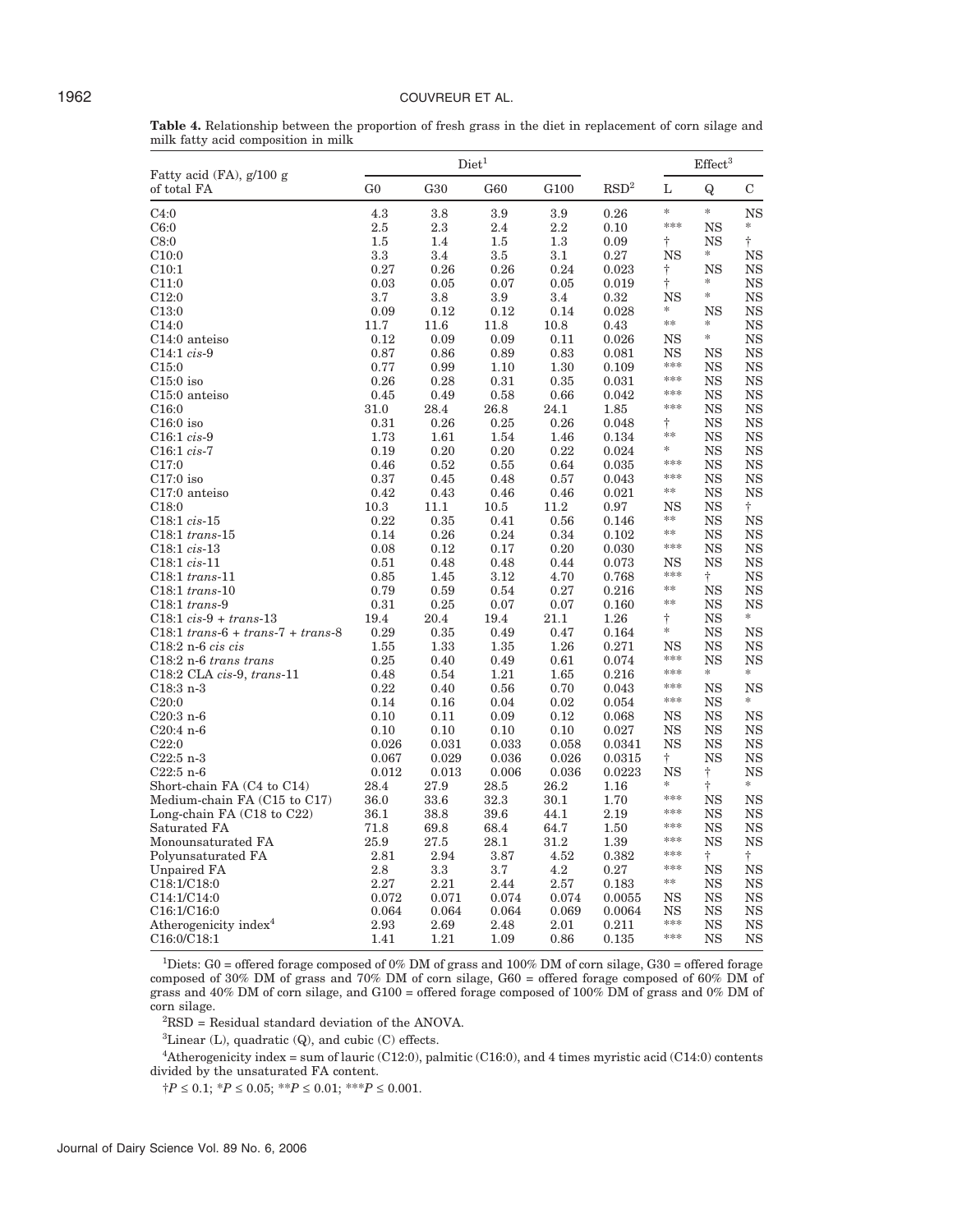**Table 5.** Relationship between the proportion of fresh grass in the diet in replacement of corn silage and butter characteristics (composition and rheological parameters)

|                   | Diet <sup>1</sup> |      |      |                  |                  |    | Effect <sup>3</sup> |    |
|-------------------|-------------------|------|------|------------------|------------------|----|---------------------|----|
|                   | G <sub>0</sub>    | G30  | G60  | G <sub>100</sub> | RSD <sup>2</sup> |    | $\omega$            | C  |
| DM, $%$           | 87.1              | 85.9 | 85.6 | 84.2             | 1.7              | NS | NS                  | NS |
| Fat content, %    | 85.5              | 84.6 | 84.1 | 82.7             | $1.6\,$          | NS | NS                  | NS |
| Rheology          |                   |      |      |                  |                  |    |                     |    |
| Force at 5 mm, N  | 22                | 26   | 23   | 20               | 4.2              | NS | NS                  | NS |
| Force at 10 mm, N | 81                | 93   | 77   | 65               | 10.9             | NS | ÷                   | NS |
| Force at 18 mm, N | 208               | 245  | 209  | 182              | 19.5             | NS | *                   | NS |

2 RSD = Residual standard deviation of the ANOVA.  ${}^{3}$ Linear (L), quadratic (Q), and cubic (C) effects. †*P* ≤ 0.1; \**P* ≤ 0.05; \*\**P* ≤ 0.01; \*\*\**P* ≤ 0.001.

the diet reached 30%; responses to the proportion of fresh grass were curvilinear for these 2 scores (Table 7).

Grass induced a curvilinear decrease in the perception of the total intensity of the odor (from 5.8 to 3.4), correlated to a linear decrease in the perception of the rancid odor (from 3.1 to 0.0). The total intensity of the flavor was more intense for G0 compared with the other diets and the response was curvilinear. This scoring was correlated to a curvilinear decrease in the perception of the rancid flavor. Diets did not modify the perception of the others flavors (acidity, bitterness, cream, milk, hazelnut, and metal) and odors (cream, milk, grass, hay, and hazelnut) of butter.

## *Correlations Between Variables*

Melting and firmness scores were correlated to solid fat content determined by DSC at  $37^{\circ}$ C (R = −0.86 and



**Figure 1.** Relationship between the proportion of fresh grass in the diet in replacement of corn silage and thermal behavior of anhydrous butter fat during crystallization recorded by differential scanning calorimetry during cooling at 2°C/min from 60°C to −40°C. Diets: G0 = offered forage composed of 0% DM of grass and 100% DM of corn silage, G30 = offered forage composed of 30% DM of grass and 70% DM of corn silage, G60 = offered forage composed of 60% DM of grass and  $30\%$  DM of corn silage, and  $\dot{G}100$  = offered forage composed of 100% DM of grass and 0% DM of corn silage.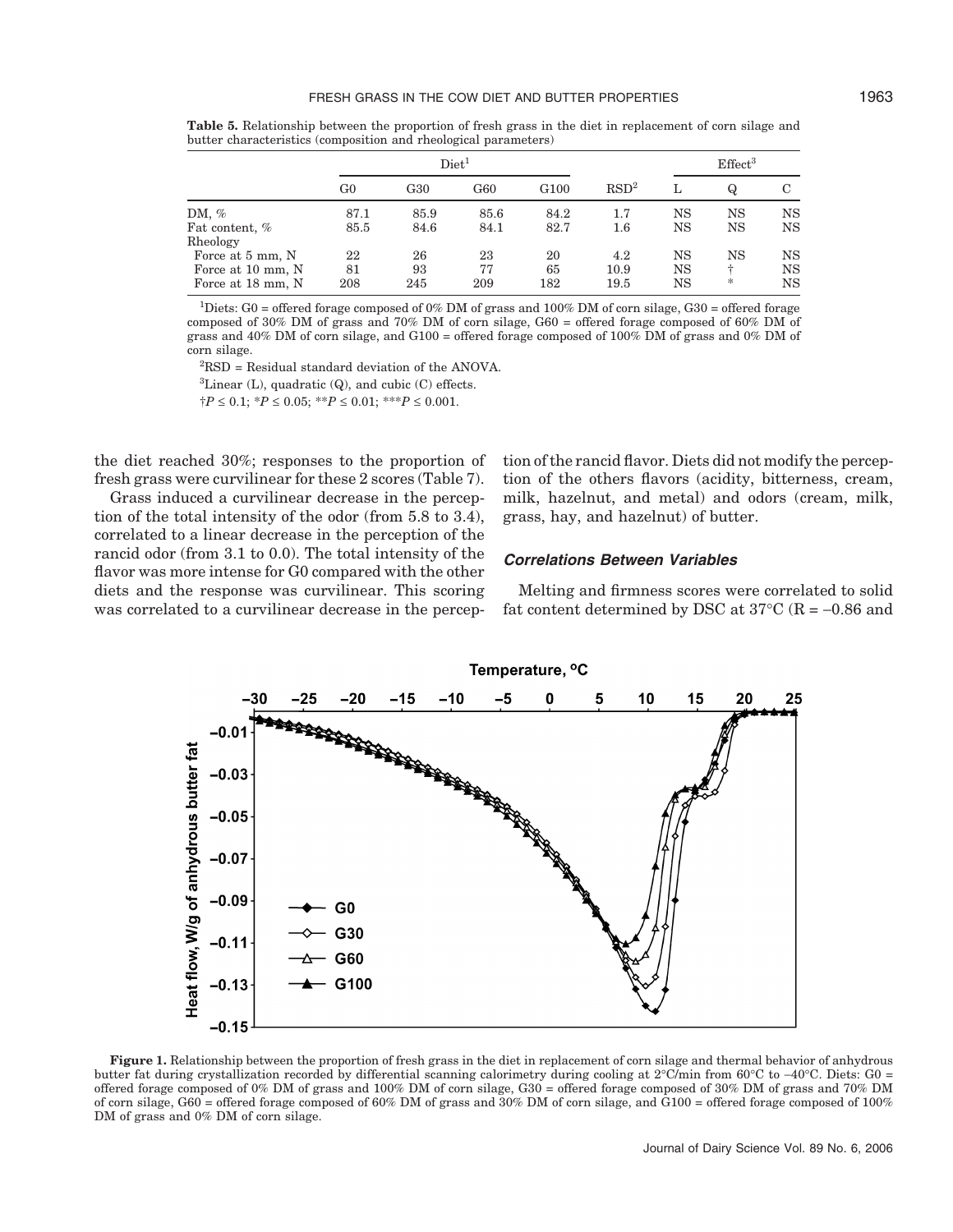|                                    |                | Diet <sup>1</sup> |         |                  |                  |    |             |             |
|------------------------------------|----------------|-------------------|---------|------------------|------------------|----|-------------|-------------|
|                                    | G <sub>0</sub> | G <sub>30</sub>   | G60     | G <sub>100</sub> | RSD <sup>2</sup> | L  | Q           | C           |
| Temperature, $4^{\circ}$ C         |                |                   |         |                  |                  |    |             |             |
| T onset                            | 18.8           | 19.0              | 18.5    | 18.5             | 0.60             | NS | $_{\rm NS}$ | $_{\rm NS}$ |
| First peak crystallization         | 16.0           | 16.1              | 15.9    | 15.2             | 0.54             | NS | $_{\rm NS}$ | $_{\rm NS}$ |
| Second peak crystallization        | 10.6           | 9.6               | 8.9     | 8.3              | 0.49             | *  | $_{\rm NS}$ | <b>NS</b>   |
| T offset LMF peak                  | 1.9            | 3.1               | 3.3     | 4.0              | 1.12             | NS | $_{\rm NS}$ | <b>NS</b>   |
| T offset MMF peak                  | 16.9           | 17.3              | 16.4    | 16.3             | 0.59             | NS | $_{\rm NS}$ | <b>NS</b>   |
| T offset                           | 39.7           | 40.0              | 39.3    | 39.1             | 0.23             | ÷  | $_{\rm NS}$ | $_{\rm NS}$ |
| Solid fat content, $\frac{5}{6}$ % |                |                   |         |                  |                  |    |             |             |
| $4^{\circ}$ C                      | 82.0           | 84.2              | 83.2    | 81.7             | 0.29             | NS | **          | ÷           |
| $8^{\circ}$ C                      | 78.5           | 81.0              | 79.3    | 77.2             | 0.18             | *  | **          | $\ast$      |
| $12^{\circ}$ C                     | 71.4           | 74.0              | 71.6    | 68.4             | 0.18             | ** | **          | **          |
| $18^{\circ}$ C                     | 46.1           | 49.2              | 46.5    | 43.8             | 0.21             | ** | **          | **          |
| $27^{\circ}$ C                     | 19.8           | 22.3              | 20.8    | 19.5             | 0.16             | *  | **          | **          |
| $37^{\circ}$ C                     | $1.6\,$        | 1.8               | $1.3\,$ | 1.0              | 0.04             | ** | **          | **          |

**Table 6.** Relationship between the proportion of fresh grass in the diet in replacement of corn silage and crystallization and final melting temperature of anhydrous butter fat and solid fat contents at different temperatures determined by differential scanning calorimetry (DSC)

2 RSD = Residual standard deviation of the ANOVA.

 ${}^{3}$ Linear (L), quadratic (Q), and cubic (C) effects.

4 T onset (beginning crystallization temperature) of anhydrous butter fat determined from the cooling of the samples at 2°C/min from 60°C to  $-40$ °C; T offset LMF, T offset MMF, and T offset = T offset (final melting temperature) of the low melting fraction (LMF), medium melting fraction (MMF), and anhydrous butter fat, respectively, determined from the heating of the samples at 2°C/min from −40°C to 60°C after cooling at 2°C/min.

5 Solid fat content of anhydrous butter fat determined by calculating the cumulative area under the melting curve recorded by DSC during heating of the samples at 2°C/min from −40°C to 60°C after cooling at 2°C/ min.

 $\dagger P \leq 0.1$ ;  $\dagger P \leq 0.05$ ;  $\dagger P \leq 0.01$ ;  $\dagger P \leq 0.001$ .

 $R = 0.81$ , respectively), to DM percentage ( $R = -0.53$ ) and  $R = 0.55$ , respectively), to MUFA ( $R = 0.59$  and  $R =$  $-0.60$ , respectively), to PUFA (R = 0.78 and R =  $-0.71$ , respectively), and to C16:0/C18:1 ratio ( $R = -0.74$  and  $R = 0.75$ , respectively). The correlation matrix also indicated that solid fat content (at 37°C) and rheology (force at 10 mm) were correlated to MUFA content ( $R = -0.47$ and  $R = -0.67$ , respectively), to PUFA content ( $R = -0.76$ and R =  $-0.64$ , respectively), to C16:0/C18:1 ratio (R =  $0.67$  and  $R = 0.66$ , respectively), and to DM content  $(R = 0.45$  and  $R = 0.66$ , respectively).

#### **DISCUSSION**

# *Animal Performance*

In our study, energy and protein intakes were similar between diets and energy and protein balances were over target for all the diets. Compared with literature reports (Dhiman et al., 1999; Agenäs et al., 2002; Hurtaud et al., 2002a; Schroeder et al., 2003), the effects observed in this study were only attributable to the proportion of fresh grass in the diet and not to energy

or protein deficit, or interaction induced by the proportion of fresh grass in the diet.

In these experimental conditions, we observed a strong linear increase in milk and protein yields and in protein content in disagreement with published reports (Dhiman et al., 1999; Agenäs et al., 2002; Schroeder et al., 2003). In our study, these increases should be due to a specific effect of grass. Indeed, because grass induced a linear increase in the propionic acid content in the rumen (+5.8 points between G0 and G100, data not shown), the increase in milk and protein productions, and thus protein content, could be due to a modification of the nature of the energy provided to the udder, as shown by Rigout et al. (2003). The lack of effect of increasing the proportion of fresh grass in the diet on the production of fat is in disagreement with the literature, which highlights a decrease in fat production (Dhiman et al., 1999; Agenäs et al., 2002; Schroeder et al., 2003). However, because of its positive effect on milk yield, grass induced a linear decrease in fat content according to its proportion in the diet by dilution of the same quantity of fat in a greater volume of milk. This decrease in fat content is consistent with the previously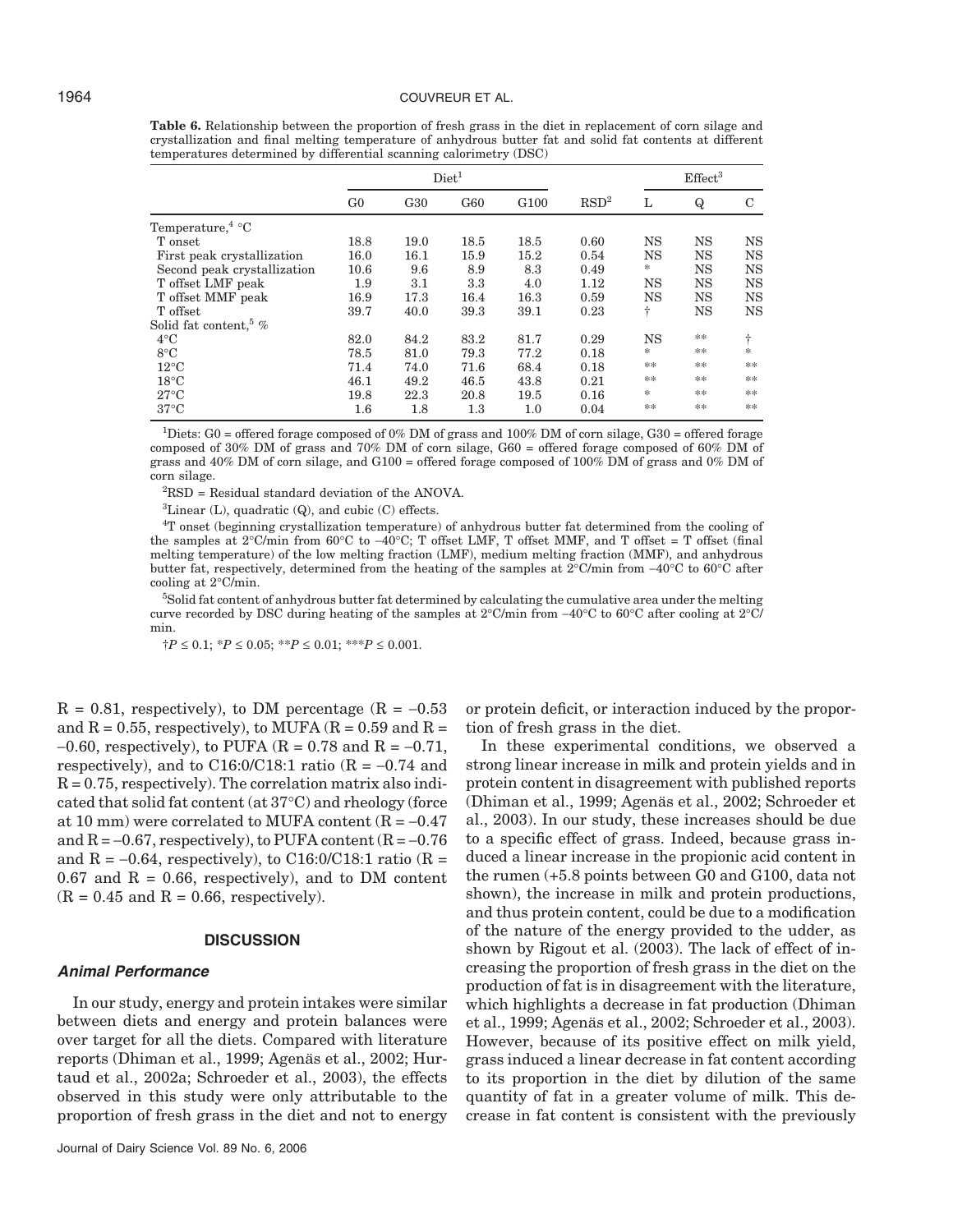

**Figure 2.** Relationship between the proportion of fresh grass in the diet in replacement of corn silage and thermal behavior of anhydrous butter fat during melting recorded by differential scanning calorimetry during heating at 2°C/min from −40°C to 60°C after cooling at 2°C/ min. Diets: G0 = offered forage composed of 0% DM of grass and 100% DM of corn silage, G30 = offered forage composed of 30% DM of grass and 70% DM of corn silage, G60 = offered forage composed of 60% DM of grass and 30% DM of corn silage, and G100 = offered forage composed of 100% DM of grass and 0% DM of corn silage. LMF = Low melting fraction; MMF = medium melting fraction; HMF = high melting fraction.

cited research and may be explained by an inhibiting effect of the long-chain UFA on the de novo synthesis (Baumann and Griinari, 2001).

# *Physicochemical Characteristics of Milk Fat*

*MFG Size.* Our results showed that MFG size decreased when the proportion of fresh grass in the diet increased, which is in agreement with Mulder and Walstra (1974). Furthermore, we showed that the effect of grass on MFG size was maximized when its proportion in the diet reached 30%. Hurtaud et al. (2002a) showed that the transition from winter diet to pasture (pasture during the day, corn silage at night) induces no decrease and that only full grazing induces a significant reduction of 0.3  $\mu$ m in the MFG diameter. In our study, a 1wk transition period was carried out before the week of measurements allowing an adaptation of the digestion and synthesis activities. This adaptation period did not exist in the study of Hurtaud et al. (2002a) in which measurements were carried out when transition began. The maximum reduction in MFG size would thus seem to be reached when the proportion of fresh grass in the diet is 30% after a period of few days of adaptation. Decreases in the mode,  $d_{4,3}$ , and  $d_{3,2}$ , and an increase in the specific surface MFG with grass would be related to a specific effect of grass, irrespective of its offered form. Indeed, compared with a corn silage-based diet, decrease in MFG size is  $0.21 \mu m$  at pasture (Hurtaud et al., 2002a),  $0.27 \mu m$  with grass silage (Couvreur et al., 2004b), 0.19  $\mu$ m (Ingr et al., 1972) and 0.28  $\mu$ m (Couvreur et al., 2004a) with haylage, and  $0.38 \mu m$  with hay (Hurtaud et al., 2002b).

As shown by Wiking et al. (2004), the decrease in MFG size can be explained by its positive correlation with fat content. Nevertheless, the mechanisms responsible for this decrease have not yet been highlighted. Many authors have suggested that the mechanisms responsible for this decrease in fat globule size due to grass in the diet could be of cellular origin implying the synthesis and secretion activities (Ingr et al., 1972; Briard et al., 2003; Wiking et al., 2004). By showing a positive correlation between MFG size and C16:0, C18:0, and C18:1 percentages, these authors have suggested that, jointly with the synthesis activity, the secretion activity of milk fat could be modified by incorporation of grass in the diet. To our knowledge, few studies have determined which step of secretion could be responsible for reduction in the MFG size. Briard et al. (2003) supposed that membrane synthesis is limited by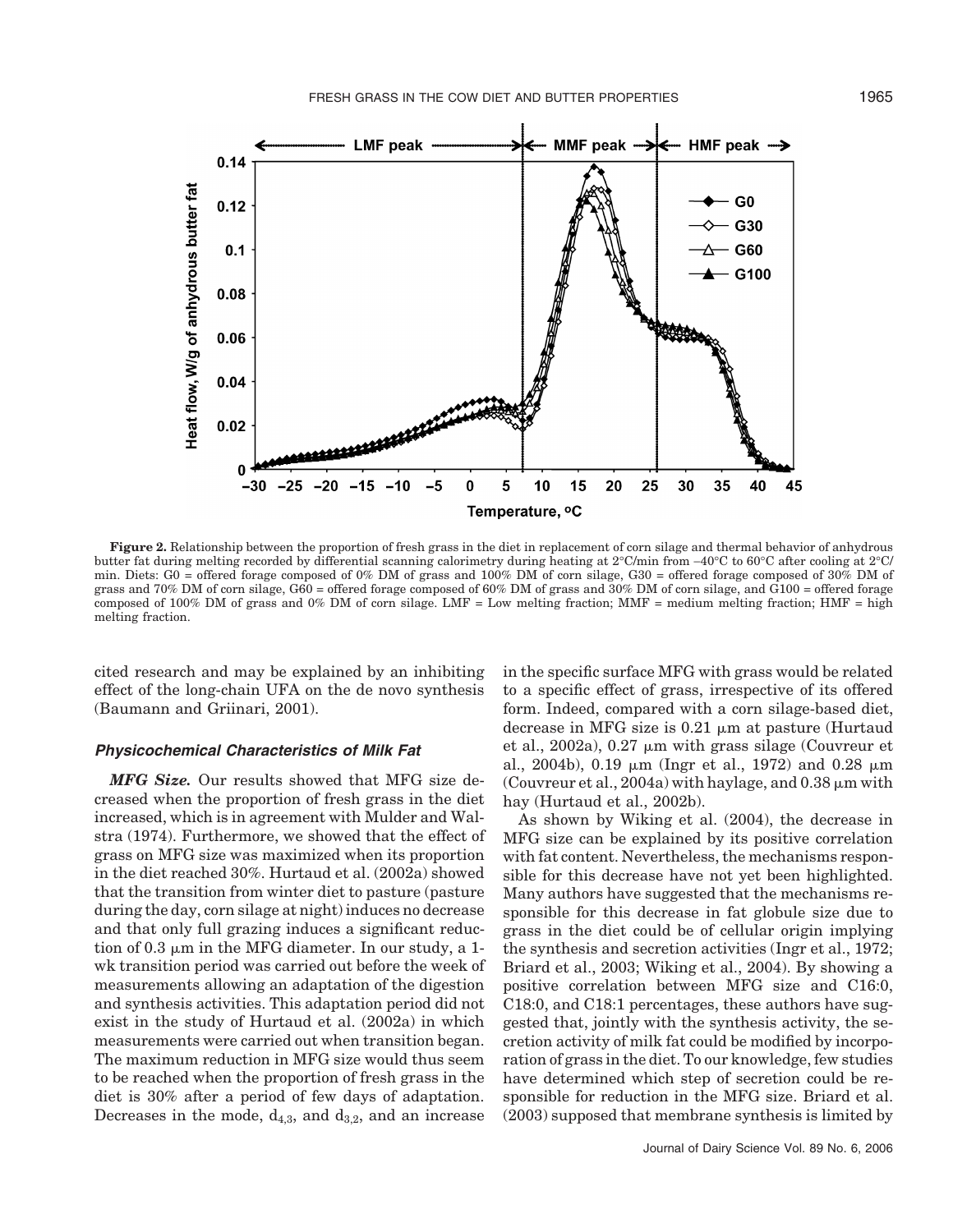|                               | Diet <sup>1</sup> |         |         |                  |                  |             | $\mathrm{Effect}^3$ |             |  |
|-------------------------------|-------------------|---------|---------|------------------|------------------|-------------|---------------------|-------------|--|
|                               | G <sub>0</sub>    | G30     | G60     | G <sub>100</sub> | RSD <sup>2</sup> | L           | Q                   | $\mathbf C$ |  |
| $S$ preadability <sup>4</sup> | 4.2               | 4.3     | 3.4     | 4.3              | 2.27             | $_{\rm NS}$ | $_{\rm NS}$         | $_{\rm NS}$ |  |
| Melting in mouth              | 5.0               | 4.9     | 6.3     | 7.2              | 1.59             | ***         | ÷                   | <b>NS</b>   |  |
| Firmness in mouth             | 3.3               | 3.6     | 2.2     | 1.4              | 1.07             | ***         | **                  | **          |  |
| Odor                          |                   |         |         |                  |                  |             |                     |             |  |
| Total intensity               | 5.8               | 4.5     | 3.8     | 3.4              | 1.21             | ***         | *                   | NS          |  |
| Rancid                        | 3.1               | 1.3     | 0.9     | 0.0              | 1.80             | ***         | <b>NS</b>           | $_{\rm NS}$ |  |
| Cream                         | 1.5               | 2.0     | 2.0     | 1.9              | 1.00             | $_{\rm NS}$ | $_{\rm NS}$         | $_{\rm NS}$ |  |
| Milk                          | 1.3               | $1.6\,$ | 1.4     | 1.4              | 0.93             | <b>NS</b>   | <b>NS</b>           | <b>NS</b>   |  |
| Grass                         | 0.1               | 0.2     | 0.2     | 0.2              | 0.37             | $_{\rm NS}$ | $_{\rm NS}$         | <b>NS</b>   |  |
| Hay                           | 0.00              | 0.04    | 0.02    | 0.04             | 0.150            | $_{\rm NS}$ | $_{\rm NS}$         | <b>NS</b>   |  |
| Hazelnut                      | 0.07              | 0.10    | 0.04    | 0.02             | 0.188            | $_{\rm NS}$ | $_{\rm NS}$         | <b>NS</b>   |  |
| Flavor                        |                   |         |         |                  |                  |             |                     |             |  |
| Total intensity               | 4.8               | 3.6     | 3.6     | 3.7              | 1.07             | **          | **                  | <b>NS</b>   |  |
| Rancid                        | 2.6               | 0.8     | 0.6     | 0.2              | 1.42             | ***         | **                  | ÷           |  |
| Acid                          | 0.4               | 0.2     | 0.4     | 0.3              | 0.47             | <b>NS</b>   | $_{\rm NS}$         | $\ddagger$  |  |
| <b>Bitter</b>                 | 0.00              | 0.00    | 0.03    | 0.08             | 0.167            | $_{\rm NS}$ | $_{\rm NS}$         | <b>NS</b>   |  |
| Cream                         | $1.2\,$           | $1.6\,$ | $1.4\,$ | 1.3              | 0.85             | $_{\rm NS}$ | ÷                   | <b>NS</b>   |  |
| Milk                          | 1.3               | $1.6\,$ | 1.4     | 1.6              | 0.93             | $_{\rm NS}$ | $_{\rm NS}$         | <b>NS</b>   |  |
| Grass                         | 0.00              | 0.04    | 0.00    | 0.03             | 0.126            | <b>NS</b>   | $_{\rm NS}$         | <b>NS</b>   |  |
| Hazelnut                      | 0.12              | 0.16    | 0.07    | 0.02             | 0.220            | ÷           | <b>NS</b>           | $_{\rm NS}$ |  |
| Metal                         | 0.24              | 0.07    | 0.11    | 0.08             | 0.401            | NS          | NS                  | <b>NS</b>   |  |

**Table 7.** Relationship between the proportion of fresh grass in the diet in replacement of corn silage and butter characteristics determined by sensory analysis

2 RSD = Residual standard deviation of the ANOVA.

 ${}^{3}$ Linear (L), quadratic (Q), and cubic (C) effects.

4 Score between 1 and 10 to evaluate the ease of spreading with a knife a homogeneous sample of butter at 4°C on a rusk.

†*P* ≤ 0.1; \**P* ≤ 0.05; \*\**P* ≤ 0.01; \*\*\**P* ≤ 0.001.

the quantity of UFA in the cell. The increase in UFA with the proportion of fresh grass observed in our study could explain the increase in membrane production and the secretion of a similar quantity of fat into smaller globules. However, Wiking et al. (2004) have suggested that the mammary epithelial cell has a limited capacity for apical membrane synthesis. The limited quantity of apical membrane would impose a minimum average MFG diameter of secretion, explaining the threshold effect observed.

*FA Composition.* The modification of the FA profile between the extreme diets (G0 and G100) agrees with the literature (Cullinane et al., 1984; Kelly et al., 1998; Chilliard et al., 2001; Hurtaud et al., 2002a; Loor et al., 2003; Schroeder et al., 2003). Compared with these studies, our results highlighted a linear evolution of the fatty acid composition when the proportion of fresh grass increased in the diet. Agabriel et al. (2004) also observed that dairy systems using a mixed forage composed primarily of grass (60% grazed grass plus 30% corn silage) resulted in an intermediate FA profile, compared with dairy systems using a mixed forage composed in majority by corn silage (60% corn silage plus 40% grass silage) and dairy systems using a full grazing diet.

Rye grass and clover contain between 1 and 3% of fat comprising mainly C18:3 (Givens et al., 2000) whereas fat contained in corn silage is mainly C18:2. In our study, a linear increase in C18:3 intake and a linear decrease of C18:2 intake when the proportion of fresh grass increased could be supposed. This linear increase in C18:3 intake could explain the linear increase in C18:3 percentage in milk because C18:3 in milk only comes from the C18:3 nonhydrogenated in the rumen, and the hydrogenation level of C18:3 is quite similar between diets. This increase in C18:3 intake also induced an increase in the ruminal bypass of its hydrogenation intermediates (C18:1 *trans*-11 and C18:0) and in their availability within the mammary epithelial cell (Sauvant and Bas, 2001). Thus, at a same desaturation activity, which could be supposed because C16:1/C16:0 and C14:1/C14:0 ratios were similar between diets, the linear increase in the C18:3, C18:1 *trans*-11, and C18:0 availabilities within the mammary epithelial cell implied a linear increase in C18:3, C18:2 *cis*-9,*trans*-11, C18:1 *cis*-9, C18:1 *trans*-11, and C18:0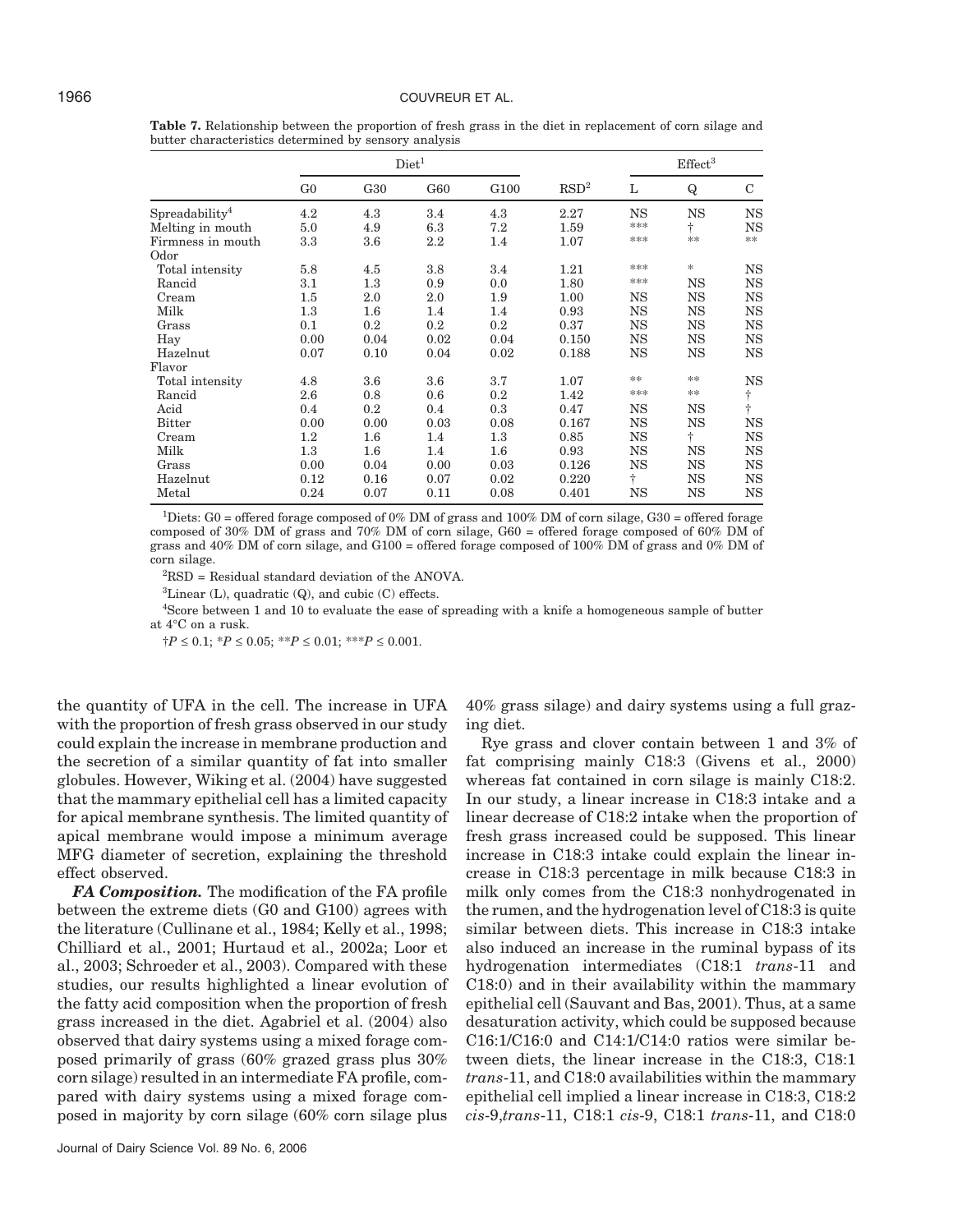percentages in milk. Similar increases with grass in the diet in replacement of alfalfa hay were highlighted by Dhiman et al. (1999). Fatty acids containing more than 18 carbons are powerful inhibitors of de novo fatty acid synthesis. Therefore, the linear increase in their availability within the mammary epithelial cell induced a decrease in the synthesis activity and in the shortand medium-chain FA contents.

In accordance to these results and compared with Chilliard et al. (2001), we showed that increasing the proportion of fresh grass in the diet induced a linear improvement of the nutritional value of milk fat. Fatty acid C18:1 *trans*-11, and *trans* FA in general, increased (2.85, 3.50, 5.14, and 6.62% for G0, G30, G60, and G100, respectively;  $P < 0.001$ ) with the proportion of fresh grass. The increase in the *trans* FA content is associated with a significant decrease in SFA, the latter being associated with nutritional benefits. On the other hand, new regulations about the labeling of *trans* FA, associated with a carcinogenic value, for fatty products (including those from ruminants) in the United States. However, other countries such as Denmark exclude the "natural" *trans* fatty acids from labeling. Consequently, the impact of the present data on butter consumption may be modulated by specific regulations, according to countries around the world. However, C18:1 *trans*-11 is the major precursor of conjugated linoleic acid, C18:2 *cis*-9,*trans*-11, which has a positive value from a nutritional point of view. In this context, we can suppose that the increase of conjugated linoleic acid may partially offset the impact of the increase in *trans* FA content on consumer behavior in the United States.

# *Sensory and Functional Properties of Butter*

*Sensory Properties.* Rancidity of butters (flavor and odor) decreased when the proportion of fresh grass in the diet increased. The principal studies listed in the literature highlight a decrease in the rancidity character of butters produced with cows fed fresh grass compared with corn silage (Deeth and Fitz-Gerald, 1983). Rancid flavor and odor are due to the lipolysis of milk fat. The lipase, or lipolysis enzyme, catalyzes the triglycerides hydrolysis. It can be of endogenous origin (Deeth and Fitz-Gerald, 1983), or of microbial origin (i.e., introduced into milk during storage, transport, or manufacture). Regardless of its origin, by hydrolyzing triglycerides, it releases free FA. The shortest (in particular C4:0 and C6:0, in the case of butter) are mainly responsible for rancid character (Walstra et al., 1999). In our study, the process was similar for all treatments suggesting an identical lipolysis inducement irrespective of the diet applied. Thus, only the proportion of fresh grass in the diet could induce a variation of the rancid character of butter. Indeed, grass decreased linearly C4:0 content in milk and butter fat. With a similar lipolysis activity, the quantity of free C4:0 would have been reduced with the proportion of fresh grass in the diet inducing a decrease in the perception of butter rancidity. The positive correlation between C4:0 content in milk and butter fat and the scores of rancidity in sensory analysis would confirm this assumption.

*Rheological and Thermal Properties.* Hardness of butter tended to decrease between G0 and G100, and was well correlated with the perception of firmness and melting in mouth by the panelists. These results agree with the study of Hurtaud et al. (2002a) even if these authors had observed a maximum improvement in firmness at the transition period from corn silage to pasture.

The modification of FA profile, and in particular, the decrease in C16:0/C18:1 ratio when the proportion of fresh grass in the diet increased from 0 to 100% could explain the improvement in rheological properties by the modification of the thermal behavior of butter fat and the reduction in solid fat content (Lavigne, 1995). A comparative study undertaken on industrial butters produced in winter and summer in France (n = 480) agrees with this assumption (Guyonnet, 1989). Guyonnet characterized summer butters (pasture) by an average C16:0/C18:1 ratio of 1.00 and a share strength 45% lower, compared with winter butters (silage-based diets,  $C16:0/C18:1 = 1.50$ .

In our study, all treatments induced 2 crystallization peaks in DSC analysis, as previously observed (Lopez et al., 2005). The beginning of the second peak of crystallization started at a lower temperature and the enthalpy of crystallization of this peak decreased when the proportion of fresh grass in diet was increased. The strongest UFA contents in the samples, by inducing a greater number of defects in the triglyceride structures, facilitate the nucleation and crystallization at a lower energy cost (Lavigne, 1995). Moreover, the 3 peaks of melting corresponding to the 3 fractions of triglycerides (LMF, MMF, and HMF) were observed in accordance with studies in the literature (Timms, 1980). The decrease in the melting enthalpy of the MMF peak and in the final melting temperature with the increasing proportion of fresh grass can also be explained by the modifications of the crystalline structure formation and their stability to heating caused by triglycerides and thus FA compositions. Indeed, Lavigne (1995) showed that the MMF fraction would be correlated to the contents of C4:0-C16:0-C16:0 and C16:0-C16:0-C18:1 triglycerides, and to the C4:0/C18:1 and C16:0/C18:1 ratios. The HMF fraction would be correlated to the contents of C16:0, of C16:0-C16:0-C18:1 and C16:0-C16:0- C16:0 triglycerides. The linear increase in C18:1 con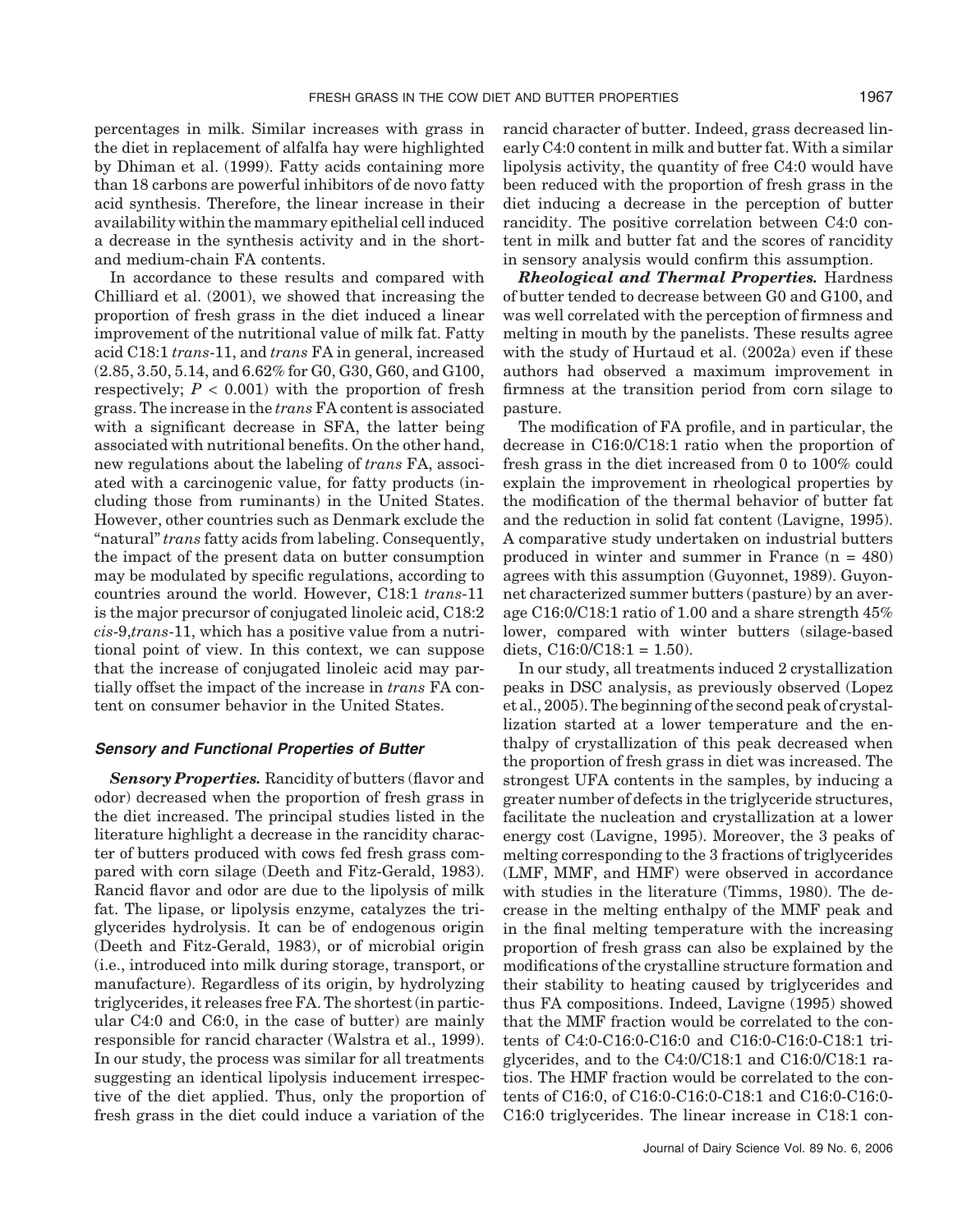tent in our study might, by the linear increase in the palmitic acid-palmitic acid-oleic acid and palmitic acidoleic acid-oleic acid contents, partly explain the linear reduction in MMF peak with the proportion of fresh grass. Moreover, the linear decrease in C16:0 content might, by the linear decrease in palmitic acid-palmitic acid-palmitic acid content, partly explain the linear decrease in the final melting temperature. Thus, the C16:0/C18:1 ratio would seem to be a good indicator of the crystallization state of butter fat and the hardness of butter. The modification of melting behavior induced a decrease in solid fat content with the proportion of fresh grass in the diet and logically decreased butter hardness at 4°C and increased melting in mouth (Lavigne, 1995).

In our study, the modifications in thermal properties, partly due to the decrease in C16:0/C18:1 ratio, were sufficient to induce an approximate 30% decrease in butter hardness and an improvement of 30% in melting in mouth between G0 and G100. However, even if 30% grass in the diet was sufficient to induce a noticeable improvement in the C16:0/C18:1 ratio and the thermal behavior of butter fat, this was not sufficient to induce an improvement in texture in mouth. The improvement in texture became noticeable between 30 and 60% of grass in the diet, but complementary studies should be carried out to determine this proportion more precisely.

Alternatively, the texture improvement may be also related to the increase in butter moisture when the proportion of fresh grass increases in the diet. This result agrees with the conclusion of Foley (1978) who showed that firmness is reduced by 50% when butter moisture increases from 0 to 40%. Although Brodin (1989) affirmed that small increases in moisture do not inevitably induce noticeable improvement in rheology, it remains impossible in our study to determine if the improvement in butter rheological properties is due to the increase in UFA contents, the increase in moisture, or both. On the other hand, the decrease in MFG size with grass incorporation would not seem sufficient to induce differences in butter hardness (Goudédranche et al., 2000).

#### **CONCLUSIONS**

Our study demonstrated that inclusion of fresh grass in the cow diet, compared with corn silage, can modify the nutritional and sensorial properties of butter. It appeared that effects are mostly linear when the proportion of fresh grass in the forage was between 30 and 60%. The optimal proportion of grass in the diet (between 30 and 60%) remains to be specified. The reproducibility of the results when cows are at pasture (the offered proportion of fresh grass being obtained by increasing access times to the paddocks) also needs to be investigated. Finally, further studies are needed to detail the specific effects of grass (type of grass, vegetative stage) on the sensorial and nutritional properties of butter.

#### **ACKNOWLEDGMENTS**

The authors gratefully acknowledge la Région Bretagne for its financial support and the members of the fat committee of the European Centre for Dairy Research and Training (CEREL, Rennes). They want to specially thank the farm staff of Méjusseaume (Le Rheu, France) for cattle measurements, and Annick Brasseur and Isabelle Jicquel for their technical assistance. They also wish to thank Daniel Catheline for fatty acid analyses, Françoise Michel for MFG size measurements, Marie-Hélène Famelart for her advice on rheology interpretation, Philippe Legrand and Jean-Michel Chardigny for their advice on nutritional properties of fatty acids, and Bernie O'Brien for her advised rereading.

#### **REFERENCES**

- Agabriel, C., A. Ferlay, C. Journal, C. Sibra, D. Teiddier, P. Grolier, J. C. Bonnefoy, E. Rock, Y. Chilliard, and B. Martin. 2004. Composés d'intérêt nutritionnel de laits de grand mélange: Teneurs en acides gras et vitamines selon l'altitude et la saison. Renc. Rech. Rumin. 11:51–54.
- Agenäs, S., K. Holtenius, M. Griinari, and E. Burstedt. 2002. Effect of turnout to pasture and dietary fat supplementation on milk fat composition and conjugated linoleic acid in dairy cows. Acta Agric. Scand., A Anim. Sci. 52:25–33.
- Apper-Bossard, E., J. L. Peyraud, P. Faverdin, and F. Mescky. 2006 Changing dietary cation-anion difference for dairy cows fed with two contrasting levels of concentrate in diets. J. Dairy Sci. 89:749–760.
- Banks, W., and W. W. Christie. 1990. Feeding cows for the production of butter with good spreadability at refrigeration temperatures. Outlook Agric. 19:43–47.
- Bauman, D. E., and J. M. Griinari. 2001. Regulation and nutritional manipulation of milk fat: Low-fat milk syndrome. Livest. Prod. Sci. 70:15–29.
- Briard, V., N. Leconte, F. Michel, and M. C. Michalski. 2003. The fatty acid composition of small and large naturally occuring milk fat globules. Eur. J. Lipid Sci. Technol. 105:677–682.
- Brodin, D. 1989. La tartinabilité du beurre: Méthodes d'appréciation, amélioration par cristallisation fractionnée. Ph.D. Thesis, University of Caen, France.
- Chilliard, Y., A. Ferlay, and M. Doreau. 2001. Effect of different types of forages, animal fat or marine oils in cow's diet on milk fat secretion and composition, especially conjugated linoleic acid (CLA) and polyunsaturated fatty acids. Livest. Prod. Sci. 70:31–48.
- Couvreur, S., C. Hurtaud, L. Delaby, and J. L. Peyraud. 2004a. Effect of haylage or maize silage based diets with or without energy restriction on milk fat properties. Grassl. Sci. Eur. 9:1142–1144.
- Couvreur, S., C. Hurtaud, L. Delaby, and J. L. Peyraud. 2004b. Influence de différentes races et régimes sur les caractéristiques de la matière grasse du lait. Renc. Rech. Rumin. 11:107.
- Cullinane, N., S. Aherne, J. F. Connolly, and J. A. Phelan. 1984. Seasonal variation in the triglyceride and fatty acid composition of Irish butter. Irish J. Food Sci. Technol. 8:1–12.